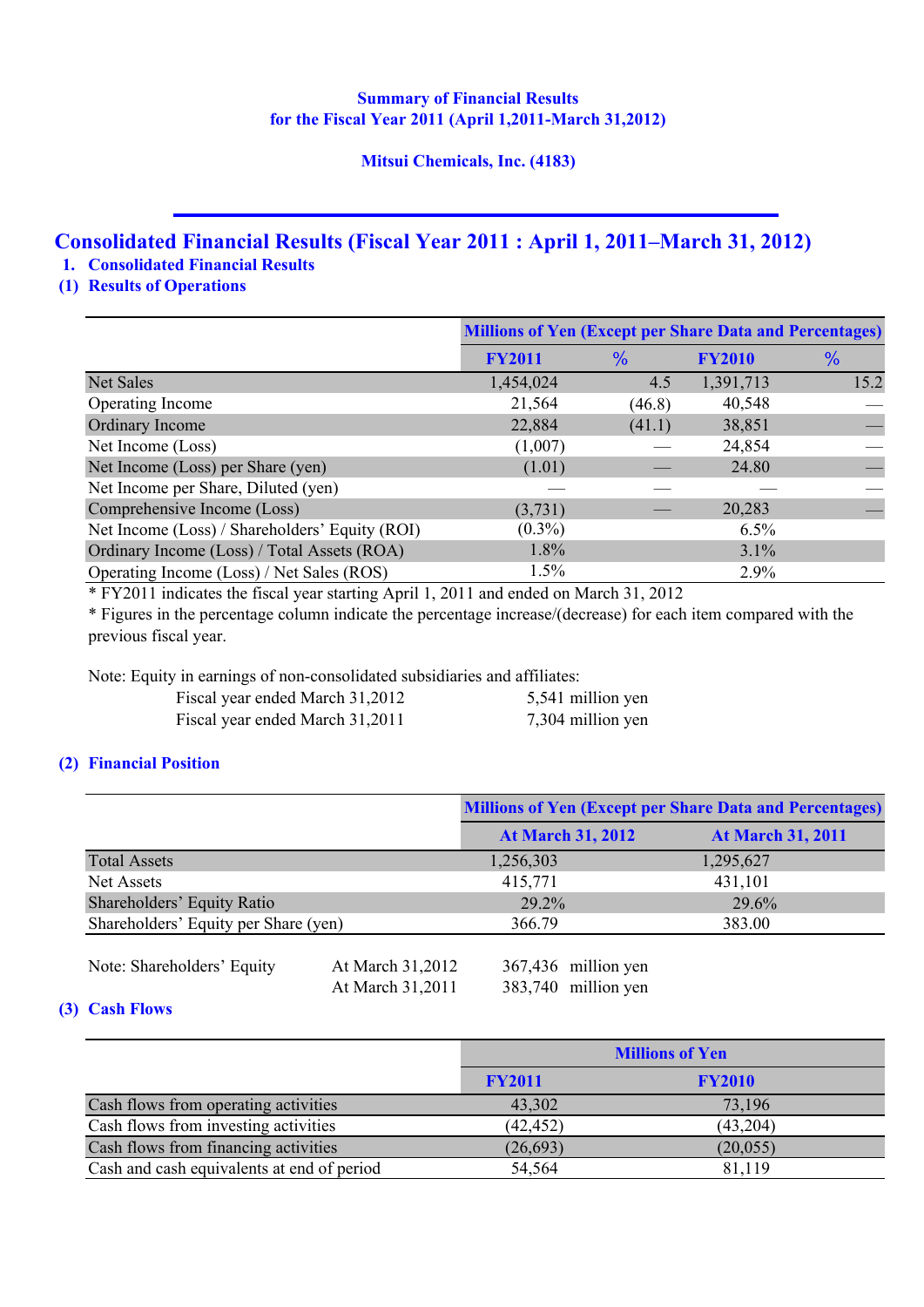# **2. Dividends**

|                                         | <b>FY2010</b> | <b>FY2011</b> | <b>FY2012</b><br>(Forecast*) |
|-----------------------------------------|---------------|---------------|------------------------------|
| Annual Dividends per Share (yen)        |               |               |                              |
| <b>First Quarter</b>                    |               |               |                              |
| Interim                                 | 3.00          | 3.00          |                              |
| <b>Third Quarter</b>                    |               |               |                              |
| End of Term                             | 3.00          | 3.00          |                              |
| <b>Annual Dividends</b>                 | 6.00          | 6.00          |                              |
| Total Dividends (millions of yen)       | 6,012         | 6,011         |                              |
| Payout Ratio (consolidated)             | 24.2%         |               |                              |
| Dividend on Equity Ratio (consolidated) | 1.6%          | 1.6%          |                              |

\*Forecast for our fiscal year 2012 dividend has not be issued.

## **3. Forecast of Operating Results for the Fiscal Year 2012 (April 1, 2012–March 31, 2013)**

On April 22 , a tragic explosion and fire occurred at Mitsui Chemicals' Iwakuni-Ohtake Works.

At the point in time, the causes of the accident are under investigation by the authorities as well as an Accident Investigation Committee comprised solely of members of the academia and external specialists. Operations at most plants within the Iwakuni-Ohtake Works continue to be suspended.

Accordingly, due to difficulty in determining expenses for recompense, dismantling and restoration , and impacts to our business operations including sales activities, forecasts for our fiscal 2012 operating results will not be issued at this time. The company is making every effort to investigate causes of the accident and develop measures to prevent future recurrences, while estimating the impacts on our business. The Company will announce these forecasts at the earliest possible date.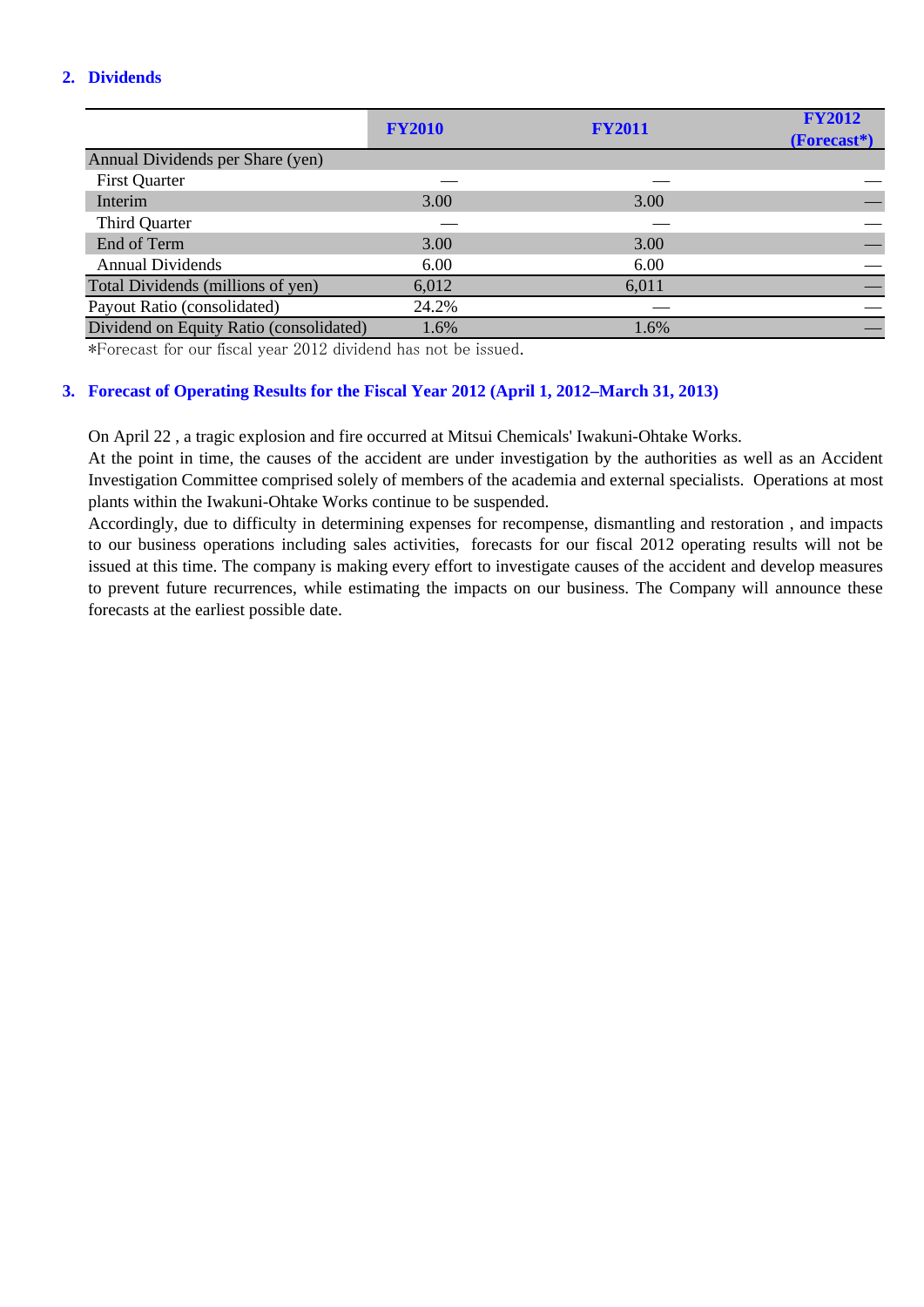# **4. Other**

- (1) Significant changes in subsidiaries during the period (changes in specified subsidiaries resulting in a change in the scope of consolidation): None
- (2) Changes in accounting policies, changes in accounting estimates and restatements
- 1) Changes in accounting policies due to revisions in accounting standards: None
- 2) Changes in accounting policies other than 1): None
- 3) Changes in accounting estimates: Yes
- 4) Restatements: None
- (3) Number of shares outstanding (common stock)
	- 1) Number of shares outstanding at term-end (including treasury stock):

| At March 31, 2012                                  | 1,022,020,076 shares |
|----------------------------------------------------|----------------------|
| At March 31, 2011                                  | 1,022,020,076 shares |
| 2) Number of shares of treasury stock at term-end: |                      |
| At March 31, 2012                                  | 20,250,111 shares    |
| At March 31, 2011                                  | 20,097,891 shares    |
| 3) Average number of shares:                       |                      |
| Fiscal Year Ended March 31, 2012                   | 1,001,855,909 shares |
| Fiscal Year Ended March 31, 2011                   | 1,002,143,882 shares |

## *Cautionary Statement and Other Explanatory Notes*

*\*Disclosure Regarding Audit Procedures*

*This earnings report is exempt from audit review procedures based upon the Financial Instruments and Exchange Act. Audit procedures for financial statements based on the Financial Instruments and Exchange Act have not been completed as of the time of the disclosure of this earnings report.*

#### *\*Cautionary Statement and Other Explanatory Notes*

*The aforementioned forecasts are based on management's assumptions and beliefs in light of currently available information and, therefore, they do not constitute a guarantee that they will be realized. Actual results may differ materially from forecasts due to a variety of factors. Please refer to I. Operating Results and Financial Position, 1.Operating Results, (3) Outlook for the Fiscal 2012, on pages 6.*

*The Company held an Internet briefing for institutional investors and analysts on Thursday May 10, 2012. The Company provides details of these briefings on its website.*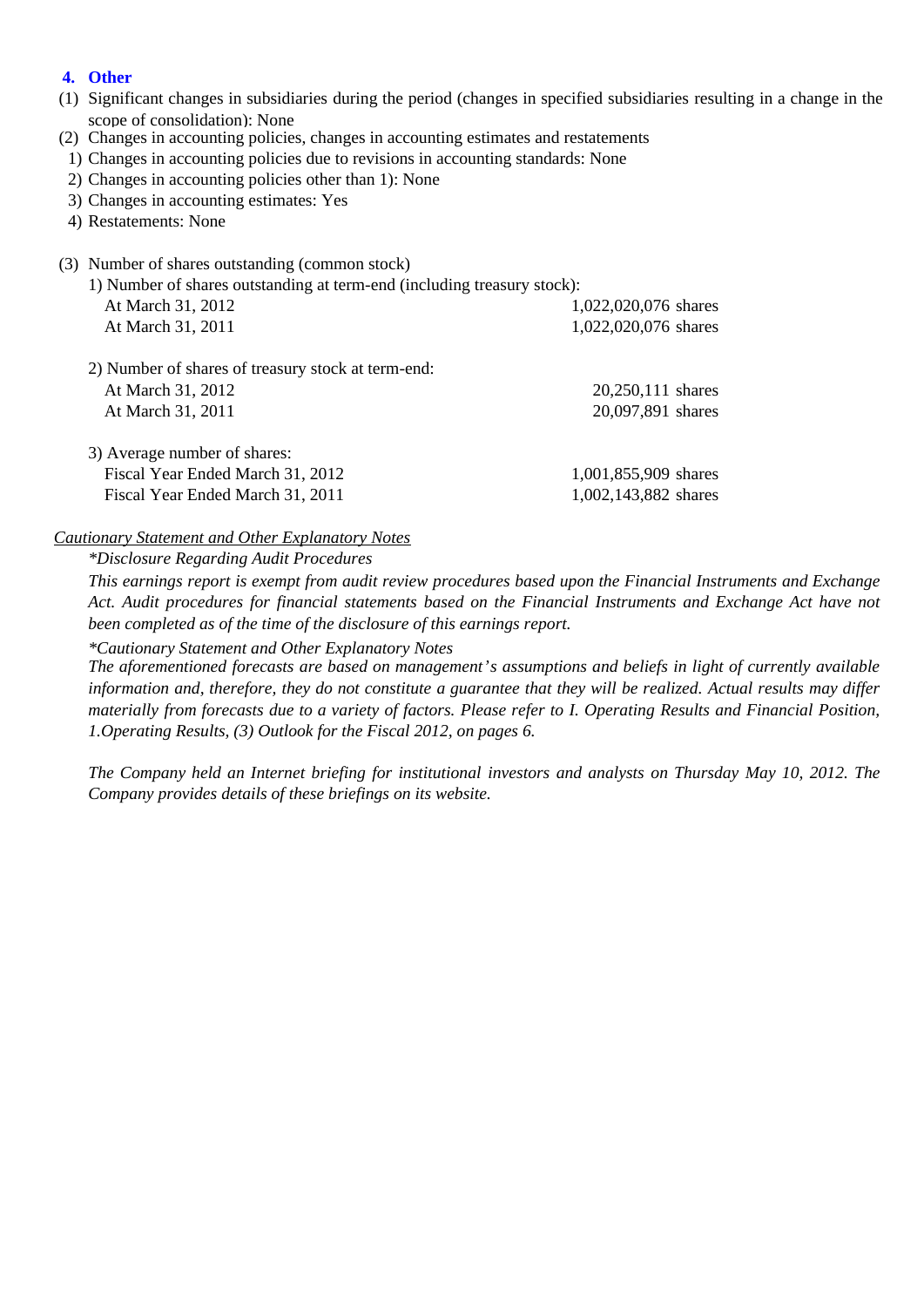## Attached Documents

## Table of Contents

|     |         | Concerning the Explosion and Fire at the Iwakuni-Ohtake Works                                                                                       | 2  |
|-----|---------|-----------------------------------------------------------------------------------------------------------------------------------------------------|----|
| I.  |         | <b>Operating Results and Financial Position</b>                                                                                                     | 3  |
|     | 1.      | <b>Operating Results</b>                                                                                                                            |    |
|     | $2_{-}$ | <b>Financial Position</b>                                                                                                                           |    |
|     | 3.      | Basic Policy on the Appropriation of Profits, Cash Dividends for the Fiscal<br>2011 and 2012 (Years Ended/Ending March 31, 2012 and March 31, 2013) | 8  |
| П.  |         | <b>Status of Business Group</b>                                                                                                                     | 9  |
| HI. |         | <b>Consolidated Financial Statements</b>                                                                                                            | 10 |
|     |         | Consolidated Balance Sheets (Summary)                                                                                                               | 10 |
|     | $2_{-}$ | Consolidated Income Statements and Consolidated Comprehensive                                                                                       | 11 |
|     |         | Income (Loss) Statements                                                                                                                            |    |
|     | 3.      | Consolidated Cash Flow Statements (Summary)                                                                                                         | 13 |
|     | 4.      | Segment Information                                                                                                                                 | 14 |
|     | 5.      | <b>Subsequent Events</b>                                                                                                                            | 18 |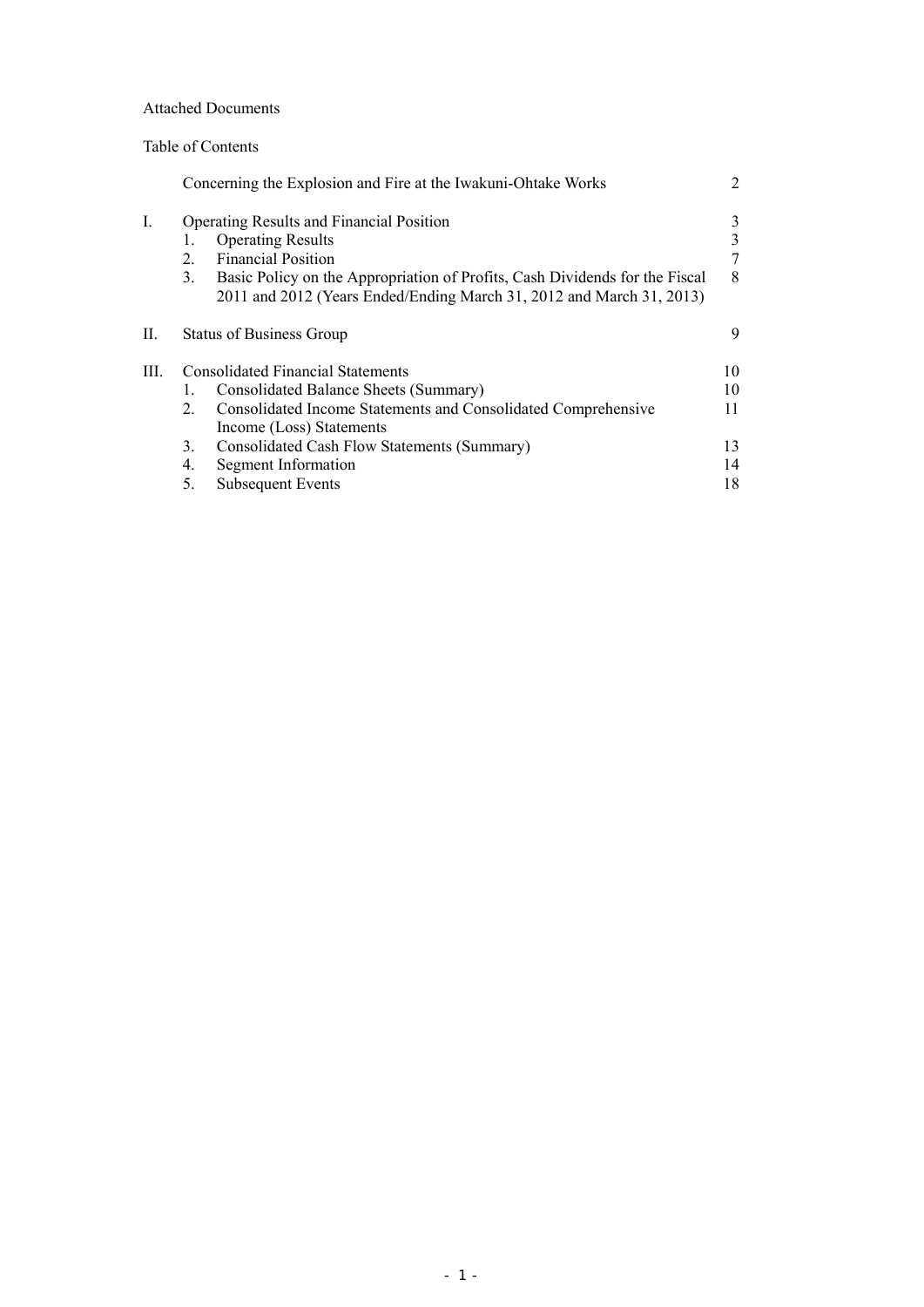Concerning the Explosion and Fire at the Iwakuni-Ohtake Works

At 2:15 a.m. on Sunday April 22, 2012, a tragic explosion and fire occurred at Mitsui Chemicals' Iwakuni-Ohtake Works, claiming the life of one employee and injuring 25 others, including members of the local community. In addition to Iwakuni-Ohtake Works, homes and property as well as the buildings and facilities of companies in the near vicinity were damaged. On behalf of the entire Mitsui Chemicals Group, I would like to extend my heartfelt sympathies to the family of the deceased as well as my sincerest apologies to those who sustained injuries and suffered damage to homes and property. We recognize the gravity of this accident and will do our utmost to alleviate the suffering and concern it has caused.

I also wish to convey my deep regret for the significant difficulties and concern this accident caused local residents and businesses, shareholders, relevant governmental authorities, customers and others.

 The relevant governmental authorities are currently conducting an official investigation as to the causes of the accident. Immediately following the event, we put together an Accident Investigation Committee composed solely of members of academia and external specialists to conduct an investigation on our behalf. Based on the findings of these investigations and in full compliance with the directives of the authorities and the Accident Investigation Committee, Mitsui Chemicals will develop comprehensive measures to prevent future recurrences.

 We sincerely apologize that the various preventive measures we had in place prior to the accident, which made safety the highest priority at all production sites, proved insufficient. The Mitsui Chemicals Group is fully committed to preventing similar accidents in the future. To live up to this commitment, we will fundamentally reexamine and work to ensure the greatest possible efficacy of all our safety management systems. We will spare no effort to once again be a company that is worthy of the trust of all members of society.

I would like to take this opportunity to express my sincere appreciation of the ongoing guidance and support you have provided to the Mitsui Chemicals Group.

> Toshikazu Tanaka President & CEO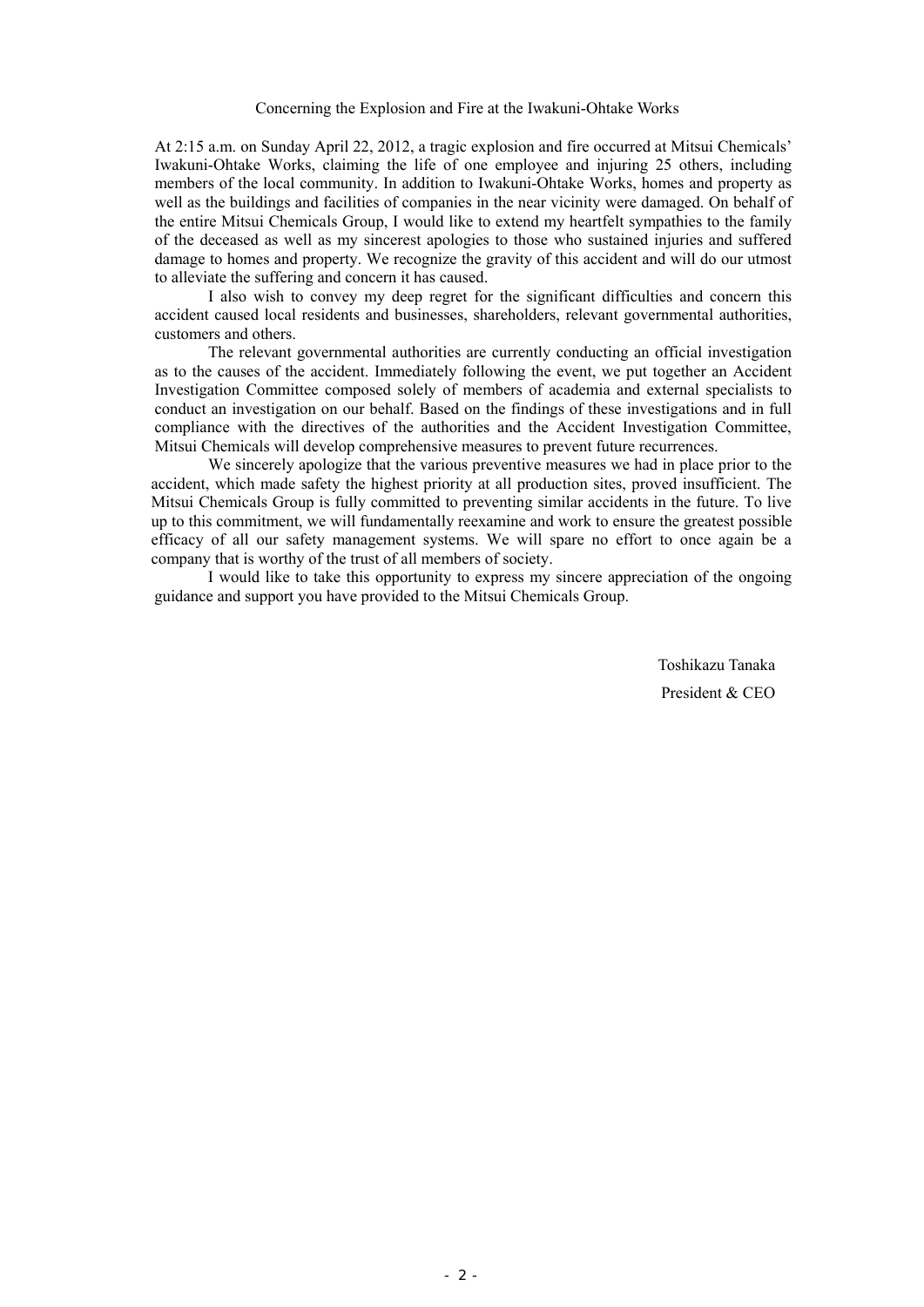# **I. Operating Results and Financial Position**

# **1. Operating Results**

# **(1) Overview**

In the fiscal 2011, the global economy was healthy in the first half due to steady economic growth, mainly in China and the rest of Asia. However, global economic conditions became severe during the second half of fiscal 2011 mainly because of a worldwide recession attributable to the European financial crisis, sluggish demand in emerging markets and the impact of flooding damage in Thailand.

The Japanese economy became harsh due to the significant impact of the Great East Japan Earthquake on consumption and production activities coupled with prolonged and historically high yen rates.

In the chemicals industry, despite favorable conditions during the first half of fiscal 2011 driven by active overseas demand on the back of economic growth in Asia, conditions in the second half became difficult due to sluggish demand following the onset of the worldwide recession, historically high yen rates and increases in raw material and fuel prices.

Against this backdrop, the Mitsui Chemicals Group worked to reform its business portfolio by steadily implementing the four basic strategies of the 2011 Mid-Term Business Plan: (1) Expand businesses more resilient to economic change; (2) Global expansion of highly competitive businesses; (3) Create core businesses for the future; (4) Undertake extensive cost reduction and fundamental restructuring. However, Group performance in fiscal 2011 suffered, as illustrated below, due mainly to the impact of the rapid economic slowdown during the second half. In particular, net income was severely affected by the unavoidable recording of impairment loss in the polyurethane materials business.

|                      |                  |                         |                        | (Billions of Yen)        |
|----------------------|------------------|-------------------------|------------------------|--------------------------|
|                      | <b>Net Sales</b> | <b>Operating Income</b> | <b>Ordinary Income</b> | <b>Net Income (Loss)</b> |
| Current Fiscal Year  | l.454.0          | 21.6                    | 22.9                   | 1.0)                     |
| Previous Fiscal Year | .391.7           | 40.5                    | 38.9                   | 24.9                     |
| Change               | 62.3             | (18.9)                  | (16.0)                 | (25.9)                   |
| Change $(\% )$       | 4.5              | (46.8)                  | (41.1)                 |                          |

**Net Sales** rose 62.3 billion yen, or 4.5%, compared with the previous fiscal year to 1,454.0 billion yen. Of this increase, 87.0 billion yen was accounted for by a revision in sales prices that reflected higher naphtha and other raw material and fuel prices as well as an increase in sales prices on the back of improved market conditions for the Basic Chemicals segment during the first half of fiscal 2011. The rise in net sales occurred despite a 24.7 billion yen decrease in sales volume primarily in the polyurethane business. Overseas sales stood at 606.3 billion yen, decreasing 0.4 of a percentage point year on year to account for 41.7% of total sales.

**Operating income** was 21.6 billion yen, a decrease of 18.9 billion yen, or 46.8%, year on year. Despite the effect of Groupwide cost-cutting efforts, this decline occurred because of the Group's inability to secure sufficient product price margins amid falling market prices in the polyurethane business as well as, from the second half of fiscal 2011 onward, in the Basic Chemicals segment.

**Ordinary income** was 22.9 billion yen, a decrease of 16.0 billion yen, or 41.1%, year on year due to lower operating income. This result occurred despite a 2.9 billion yen improvement in non-operating income, mainly reflecting higher dividend income.

**Extraordinary income and loss** decreased 12.6 billion yen year on year to a loss of 6.5 billion yen due in part to the posting of a 12.9 billion yen impairment loss even though the Company recorded a 2.9 billion yen gain on sales of assets, a 2.2 billion yen reversal of provision for environmental measures and a 7.4 billion yen gain on contribution of securities to retirement benefit trust. In addition, in the previous fiscal year a reversal of provision for retirement benefits of 14.6 billion yen was recorded as extraordinary income in line with a restructuring of the retirement benefits system.

As a result of the aforementioned factors, **net income before income taxes and minority interests**  amounted to 16.4 billion yen, down 28.6 billion yen year on year.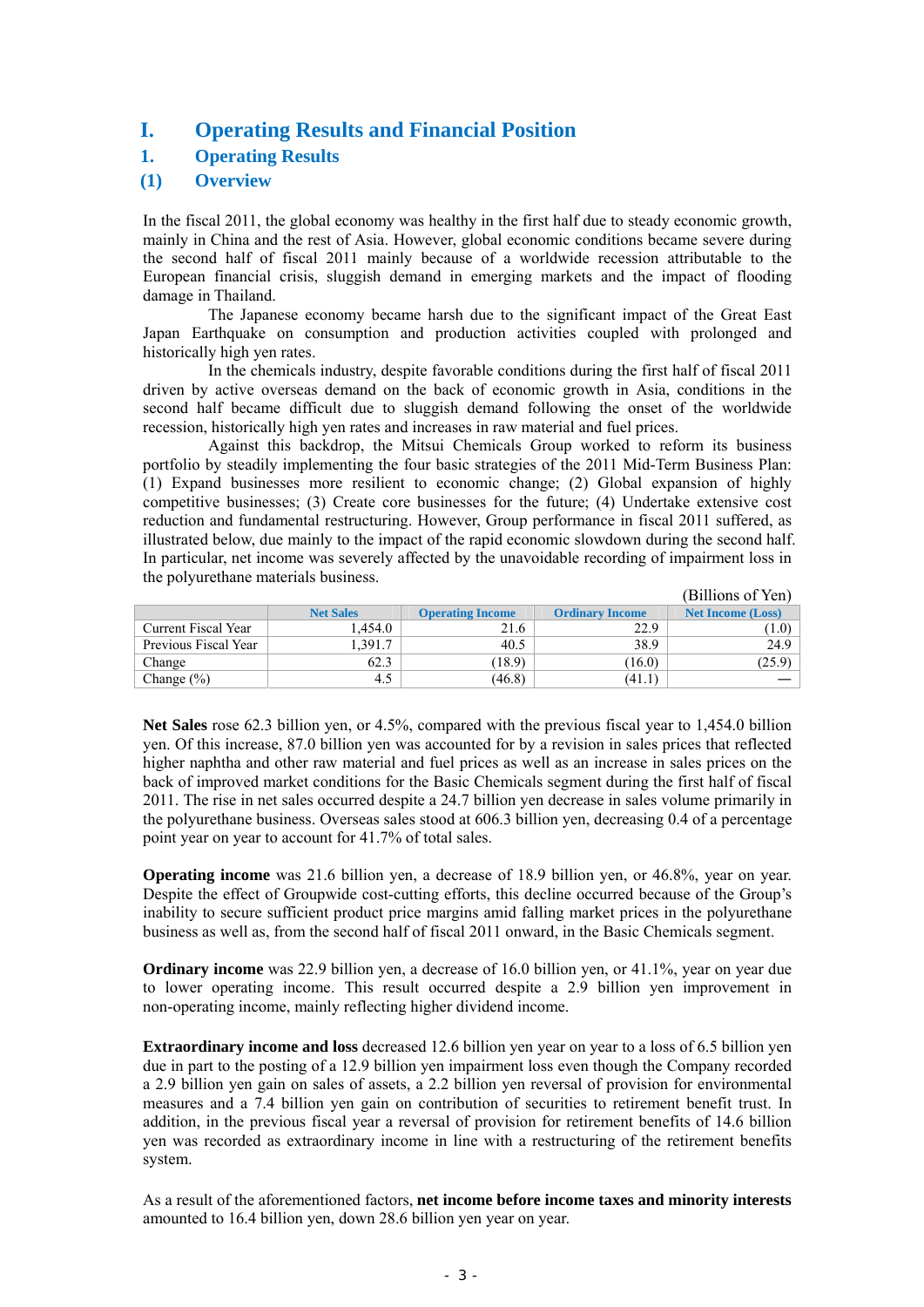**Net income** after accounting for income taxes and minority interests in income declined 25.9 billion yen compared with the previous fiscal year to record a loss of 1.0 billion yen, or 1.01 yen per share for the period.

#### **(2) Results by Business Segment**

#### **Petrochemicals**

The Petrochemicals segment experienced steady overall net sales.

In **ethylene and propylene**, production volume decreased year on year due to a decline in demand.

In **polyethylene and polypropylene**, net sales rose due to the positive impact of an increase in sales prices following a rise in raw material and fuel prices. This increase occurred despite a decline in sales volume.

As a result of the above, this segment's sales increased 25.4 billion yen compared with the previous fiscal year to 459.4 billion yen and comprised 32% of total sales. On the other hand, operating income decreased 3.5 billion yen year on year to 9.3 billion yen because of a decline in sales volume.

#### **Basic Chemicals**

The Basic Chemicals segment recorded favorable overall net sales.

In **phenols**, overall net sales remained on par with the previous fiscal year due to a lower sales volume caused by a cutback in production amid rapid drops in demand and a market slowdown from October 2011 onward. This result occurred despite strong net sales in the first half of fiscal 2011 that reflected expanded demand in Asia, particularly in China.

In **bisphenol A**, overall net sales remained on par with the previous fiscal year due to a lower sales volume caused by a cutback in production amid a rapid slowdown in demand and a decline in the market from October 2011 onward. This result occurred despite strong net sales in the first half of fiscal 2011 owing to steady demand, primarily for its main application, polycarbonate resin and epoxy resin.

In **purified terephthalic acid (PTA)**, net sales increased due to a rise in sales prices following price increases for raw materials and fuels.

In **polyethylene terephthalate (PET)** resins, net sales were strong thanks to the positive impact of the integration of Teijin Chemicals Ltd.'s PET business operations in April 2011.

In **ethylene oxide and derivatives**, net sales grew owing to a rise in sales prices accompanying an increase in raw material and fuel prices.

As a result, this segment's net sales rose 37.2 billion yen to 472.9 billion yen year on year and accounted for 33% of total sales. On the other hand, operating income decreased 11.5 billion yen year on year to 8.9 billion yen primarily due to the negative impact of a fall in the market for certain products during the second half of fiscal 2011.

#### **Polyurethane**

The Polyurethane segment experienced weak overall net sales.

In **polyurethane materials**, net sales fell due to the suspension of production at the Kashima Works until mid-May 2011 and sluggish demand in the automotive market following the Great East Japan Earthquake as well as a fall in demand in China and the strong yen.

In **coating materials**, net sales were stagnant due to sluggish domestic automobile production and declining demand in the IT device market.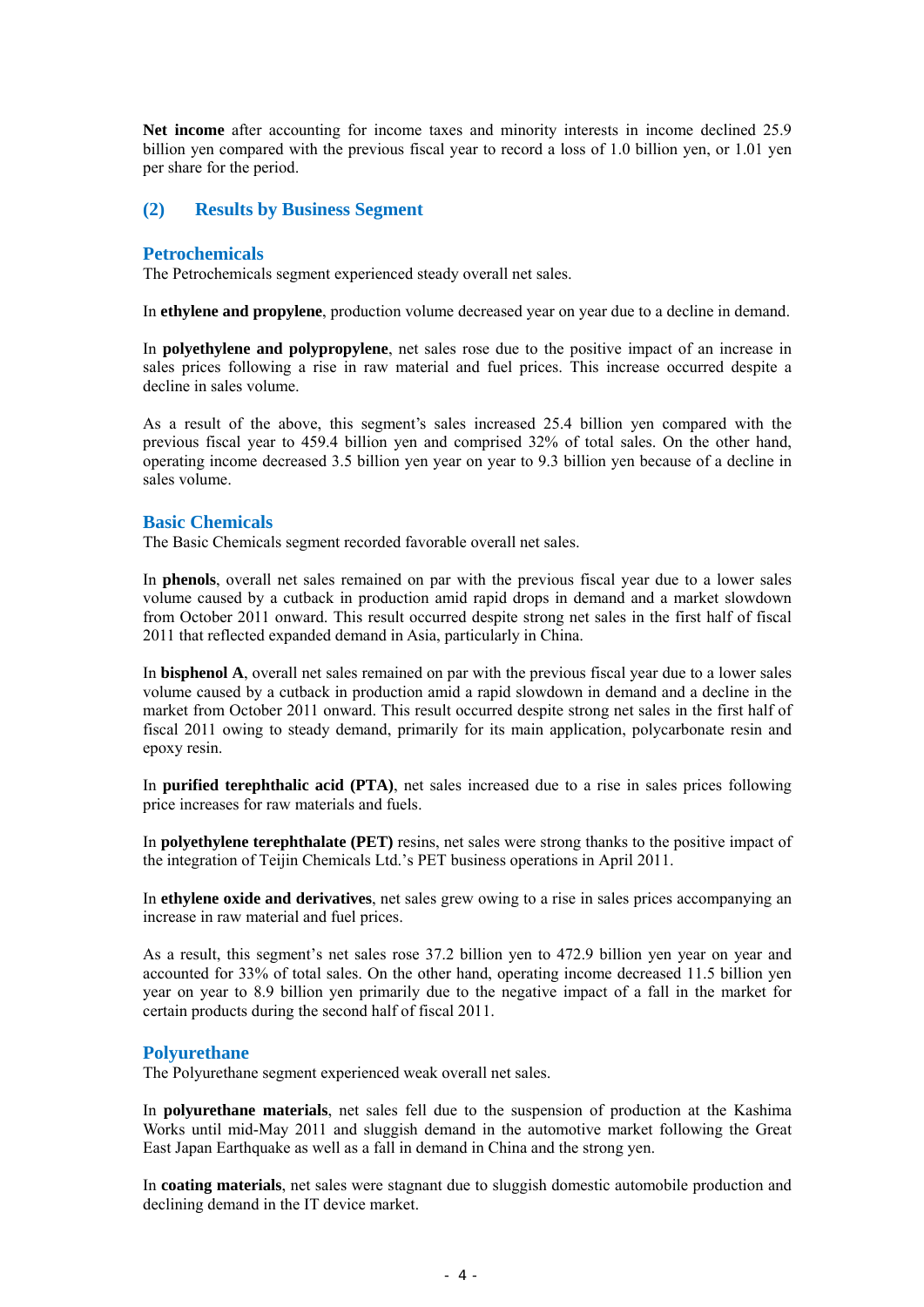In **adhesive materials**, net sales were weak due to sluggish demand for large-sized LCD televisions in China and the rest of Asia despite steady demand for adhesives used in soft packaging in Japan.

In **molding materials**, net sales were strong due to steady construction-related demand despite stagnant demand for working machines and semiconductors in Japan and China.

As a result, net sales in this segment decreased 12.6 billion yen year on year to 132.2 billion yen and comprised 9% of total sales. Operating loss rose 5.4 billion yen compared with the previous fiscal year to 14.4 billion yen due to a decline in sales volume and the deteriorating profitability of exports as a result of the strong yen.

#### **Functional Polymeric Materials**

The Functional Polymeric Materials segment enjoyed strong overall net sales.

In **elastomers**, which are used primarily in automotive components and resin modifiers, net sales were robust thanks to growing demand for automobiles and industrial materials mainly in Asia.

In **performance compounds**, net sales were firm because of a steady expansion in demand for packaging material-related applications and a recovery in demand for automotive component-related applications. This result occurred despite sluggish demand for electronic component-related applications.

In **specialty polyolefins**, overall net sales were steady despite sluggish demand for IT-related applications from the second half of fiscal 2011 onward.

As a result, net sales in this segment increased 8.6 billion yen compared with the previous fiscal year to 114.8 billion yen and accounted for 8% of total sales. Operating income increased 1.8 billion yen to 9.0 billion yen year on year mainly due to a reduction in costs that compensated for the strong yen.

#### **Fabricated Products**

The Fabricated Products segment experienced firm overall net sales.

In **hygiene materials**, net sales were favorable thanks to expanded demand for disposable diapers in China and Southeast Asia.

In **semiconductor materials**, net sales were favorable because of higher demand in the semiconductor market.

In **energy materials**, net sales were steady owing to greater demand in the solar cell encapsulant market.

In **packaging films**, net sales were firm due to the effect of price increases. This result occurred despite a slowdown in demand from July 2011 onward, reflecting the effect of a front loading of disaster-related demand.

As a result, net sales in this segment increased 2.0 billion yen compared with the previous fiscal year to 134.0 billion yen and comprised 9% of total sales. On the other hand, operating income decreased 1.1 billion yen year on year to 0.3 billion yen due to a deterioration in the terms of trade caused mainly by the strong yen. This result occurred despite the positive effect of cost reductions and other measures.

#### **Functional Chemicals**

The Functional Chemicals segment experienced steady overall net sales.

In **healthcare materials**, net sales were favorable because of active overseas demand for ophthalmic lens materials and the positive impact of the acquisition of the Swiss company,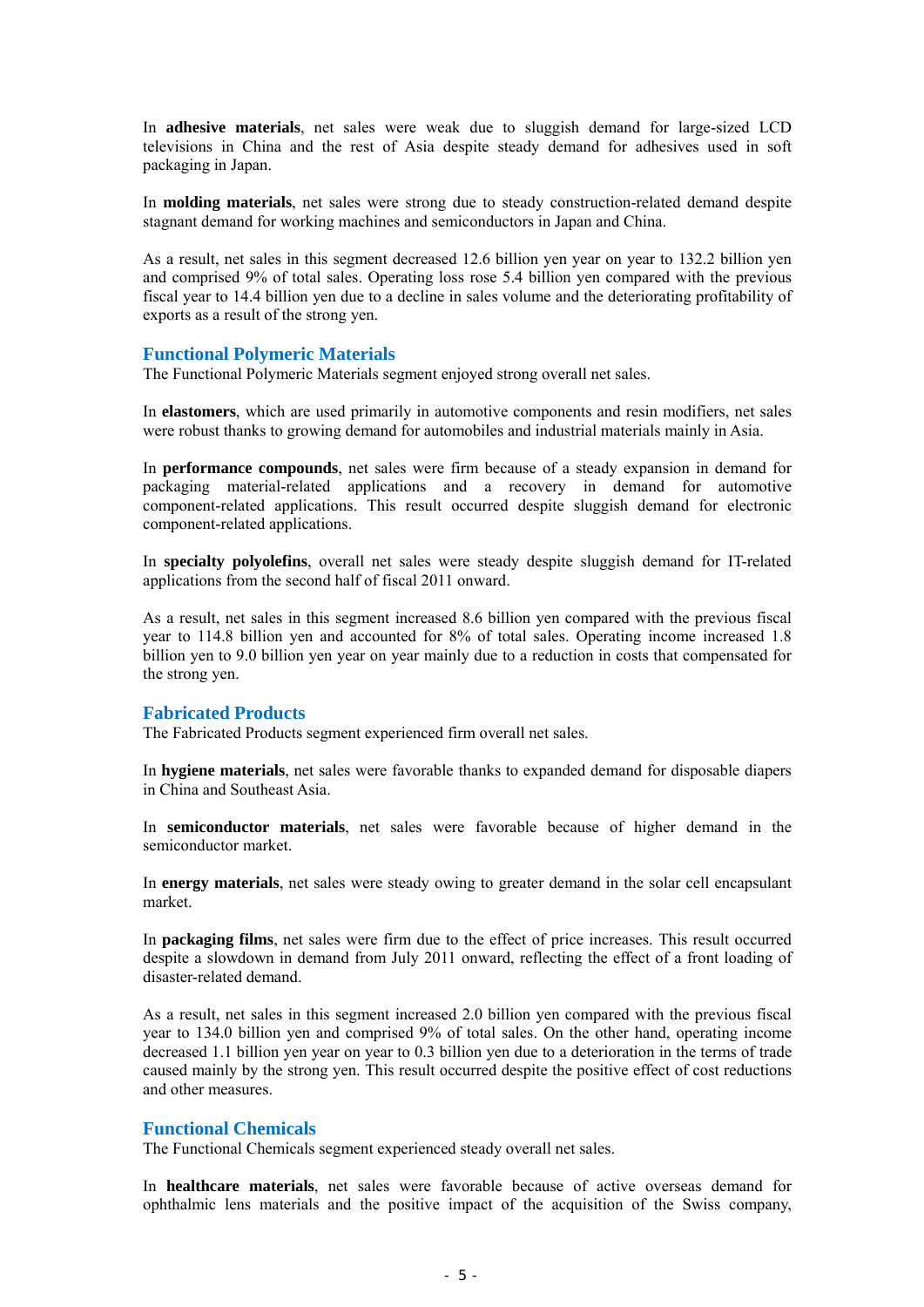ACOMON AG, in April 2011.

In **specialty gas**, net sales increased compared with the previous fiscal year following the partial resumption of production in the summer of 2010, which had been halted by an accident that occurred in the autumn of 2009. On the other hand, net sales of **specialty chemicals** fell due to the reorganization and elimination of unprofitable products.

In **catalysts**, net sales were stagnant as a result of the strong yen.

In **agrochemical products**, net sales rose as a result of product shipments scheduled for fiscal 2010 being carried over to fiscal 2011 because of the disaster.

As a result, this segment experienced a 3.0 billion yen increase in sales year on year to 122.8 billion yen, accounting for 8% of total sales. Operating income grew 0.4 billion yen compared with the previous fiscal year to 10.4 billion yen primarily due to a recovery in demand for certain products. This result occurred despite the impact of the strong yen.

#### **Others**

In the Others segment, net sales decreased 1.3 billion yen year on year to 17.9 billion yen, comprising 1% of total sales. Operating loss stood at 0.4 billion yen, a worsening of 0.6 billion yen compared with the previous fiscal year.

# **(3) Outlook for the Fiscal 2012 (Year Ending March 31, 2013)**

On April 22 , a tragic explosion and fire occurred at Mitsui Chemicals' Iwakuni-Ohtake Works. At the point in time, the causes of the accident are under investigation by the authorities as well as an Accident Investigation Committee comprised solely of members of the academia and external specialists. Operations at most plants within the Iwakuni-Ohtake Works continue to be suspended. Accordingly, due to difficulty in determining expenses for recompense, dismantling and restoration, and impacts to our business operations including sales activities, forecasts for our fiscal 2012 operating results will not be issued at this time. The company is making every effort to investigate causes of the accident and develop measures to prevent future recurrences, while estimating the impacts on our business. The Company will announce these forecasts at the earliest possible date.

The change items on accounting from this fiscal year are as follow.

1) Change in method of depreciation of property, plant and equipment

MCI and domestic consolidated subsidiaries plan to apply the straight-line method instead of the declining-balance method for the depreciation and amortization of property, plant and equipment.

#### 2) Change in accounting period of some overseas consolidated subsidiaries

Major overseas consolidated subsidiaries plan to change their closing period from December 31 to March 31. As a result of this change, for this fiscal year some overseas consolidated subsidiaries will report operating results for a 15-month period (January 1, 2012–March 31, 2013).

3) Change in Reported segments classification methods

The Company reorganized effective April 1st 2012 as part of the Company's effort to accelerate new growth strategies outlined in its 2011 Mid-Term Business Plan. Along with this reorganization, some business segment categorization has changed.

The Fabricated Product segment was dissolved. Pellicle business in the segment was changed to the Functional Polymeric Materials Business segment, and nonwovens fabric business in the segment was changed to the Functional Chemicals Business segment. Film and sheet business became a new Film and Sheet segment.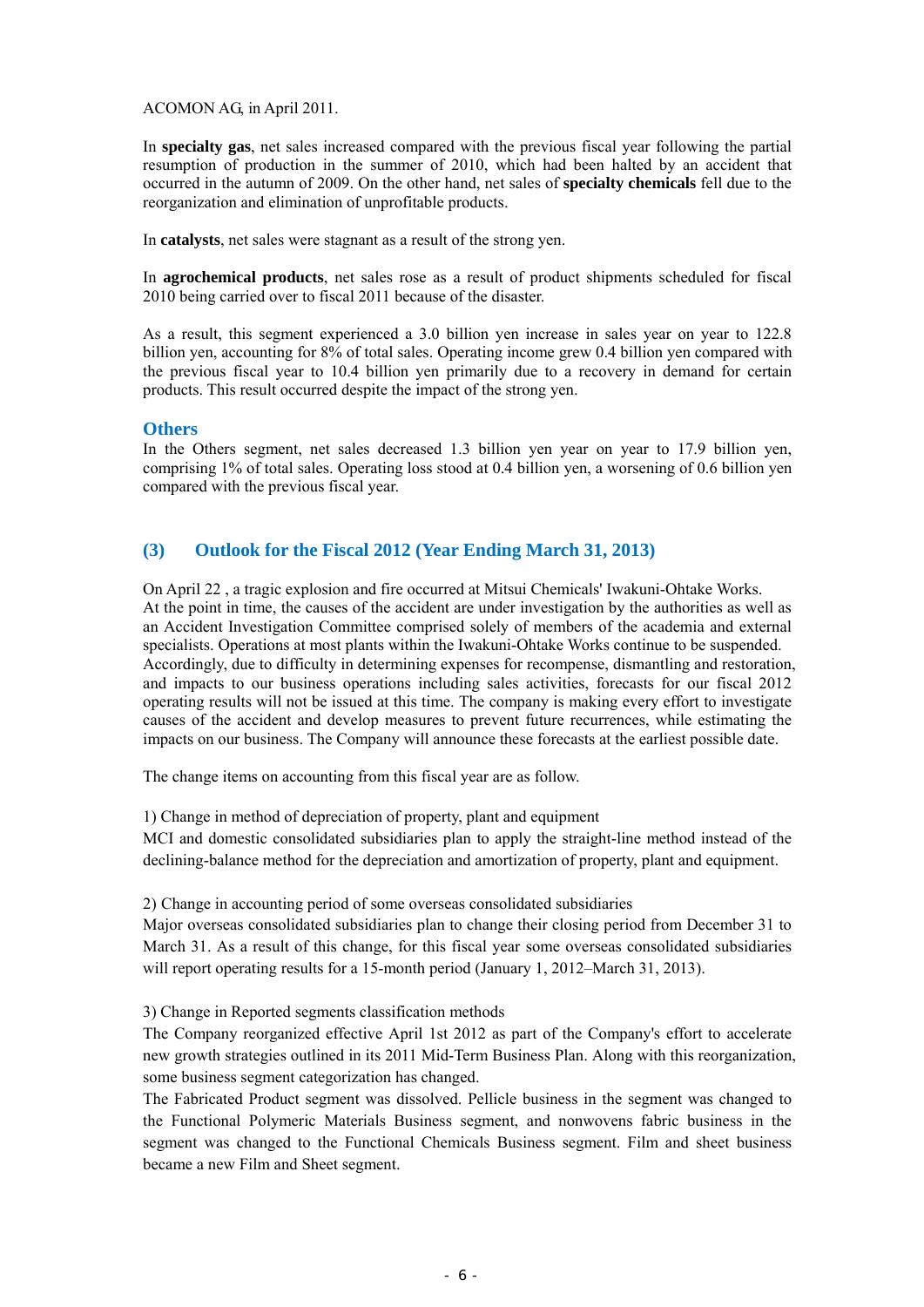# **2. Financial Position**

#### **(1) Status of Assets, Liabilities, and Net Assets**

**Total assets** as of March 31, 2012 stood at 1,256.3 billion yen, down 39.3 billion yen compared with the end of the previous fiscal year.

**Total liabilities** as of March 31, 2012 decreased 24.0 billion yen compared with the previous fiscal year-end to 840.5 billion yen. **Interest-bearing debt** amounted to 464.8 billion yen, a decline of 15.9 billion yen compared with March 31, 2011. As a result, the interest-bearing debt ratio was 37.0%, an improvement of 0.1 of a percentage point.

**Net assets** as of March 31, 2012 stood at 415.8 billion yen, a decrease of 15.3 billion yen compared with the previous fiscal year-end. The **ratio of shareholders' equity to total assets** was 29.2%, a decrease of 0.4 of a percentage point from the previous fiscal year-end.

Accounting for the aforementioned factors, the **debt-equity ratio** stood at 1.27 as of March 31, 2012, an increase of 0.02 of a percentage point from the previous fiscal year-end.

#### **(2) Cash Flow Status**

Cash and cash equivalents (hereafter called "cash") as of March 31, 2012 stood at 54.6 billion yen, down 26.5 billion yen compared with the end of the previous fiscal year.

#### **Cash Flows from Operating Activities**

Net cash provided by operating activities fell 29.9 billion yen to 43.3 billion yen year-on-year due to a decline in income before income taxes and minority interests compared with the previous fiscal year and higher working capital following a decrease in account payable.

#### **Cash Flows from Investing Activities**

Net cash used in investing activities decreased 0.7 billion yen compared with the previous fiscal year to 42.5 billion yen. This was due to lower payments for the purchase of property, plant and equipment. This result occurred despite higher outflows for the acquisition of shares of subsidiaries and the purchase of investment securities in line with the Company's new growth strategy.

#### **Cash Flows from Financing Activities**

Net cash used in financing activities increased 6.6 billion yen compared with the previous fiscal year to 26.7 billion yen. This was primarily due to increase of the repayment of interest-bearing debt and the payment of dividends to minority shareholders.

#### **(3) Trends in Cash Flow Indicators**

|                                                           | <b>FY2007</b><br>(As of March<br>31, 2008) | <b>FY2008</b><br>(As of March<br>31, 2009) | <b>FY2009</b><br>(As of March<br>31, 2010) | <b>FY2010</b><br>(As of March<br>31, 2011) | <b>FY2011</b><br>(As of March<br>31, 2012) |
|-----------------------------------------------------------|--------------------------------------------|--------------------------------------------|--------------------------------------------|--------------------------------------------|--------------------------------------------|
| Shareholders' Equity Ratio (%)                            | 34.0                                       | 29.4                                       | 30.5                                       | 29.6                                       | 29.2                                       |
| Shareholders' Equity Ratio on a<br>Market Value Basis (%) | 34.6                                       | 15.1                                       | 22.9                                       | 22.7                                       | 20.0                                       |
| Ratio of Interest-bearing Debt to<br>Cash Flows           | 5.3                                        | 9.8                                        | 7.0                                        | 6.6                                        | 10.7                                       |
| Interest Coverage Ratio (Times)                           | 9.7                                        | 5.9                                        | 8.2                                        | 9.5                                        | 6.4                                        |

Notes:

- Shareholders' Equity Ratio: Shareholders' equity to total assets

- Shareholders' Equity Ratio on a Market Value Basis: Market capitalization to total assets

- Ratio of Interest-bearing Debt to Cash Flows: Interest-bearing debt to cash flows
- Interest Coverage Ratio: Cash flows to interest paid

- Each of the indicators was calculated using consolidated financial figures.

- The market capitalization was calculated by multiplying the closing share price as of the end of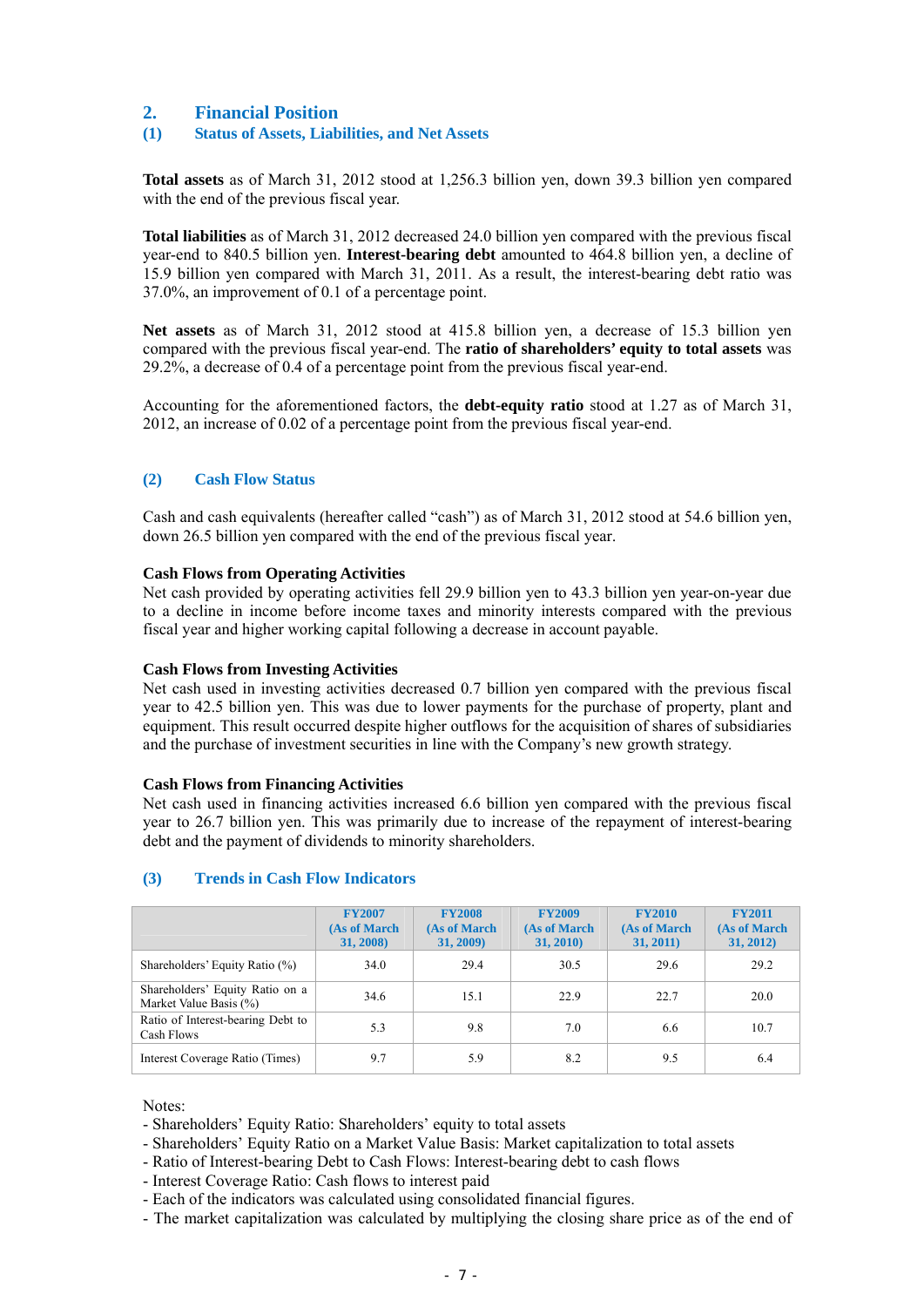the period with the number of shares outstanding (excluding treasury stock).

- Operating cash flow figures have been used for cash flow calculations.

- The operating cash flow figures used are cash flows from operating activities as reported in the consolidated statements of cash flows. Interest-bearing debt is the portion of total debt booked on the consolidated balance sheet on which interest is being paid. Interest paid is the amount of interest paid as reported in the consolidated statements of cash flows.

# **3. Basic Policy on the Appropriation of Profits, Cash Dividends for the Fiscal 2011 and 2012 (Years Ended/Ending March 31, 2012 and March 31, 2013)**

# **(1) Basic Policy on the Appropriation of Profits**

The Mitsui Chemicals Group believes that the enhancement of corporate value through business growth and expansion is an important management issue and regards the distribution of profits to shareholders as one the Group's most important management policies.

In allocating profits, the Mitsui Chemicals Group considers both the need to return earnings to shareholders as well as the need to maintain a level of internal reserves sufficient to fueling and sustaining future growth.

Taking into consideration the consolidated dividend payout ratio and the dividend on equity (DOE) ratio, the Mitsui Chemicals Group strives to promote a policy of consistent stable dividends that reflect consolidated earnings results over the medium term. In this context, the Group targets a consolidated dividend payout ratio of 25% or more and DOE of 2% or more.

From an internal reserves perspective, the Mitsui Chemicals Group actively engages in investment and financing to further accelerate growth and expansion while swiftly realizing a robust business portfolio as well as research and development expenditure aimed at creating innovative technologies. To this end, the Group constantly endeavors to improve its business performance and results.

#### **(2) Cash Dividends for the Fiscal 2011 and 2012 (Years Ended/Ending March 31, 2012 and March 31, 2013)**

The Mitsui Chemicals Group plans to pay a fiscal year-end dividend of 3 yen per share. Because the Group paid an interim dividend of 3 yen per share on December 2, 2011, the annual dividend for the fiscal year under review will be 6 yen per share, the same amount compared with the previous fiscal year.

On April 22, a tragic explosion and fire occurred at Mitsui Chemicals' Iwakuni-Ohtake Works. At the point in time, due to difficulty in determining expenses for recompense, dismantling and restoration, and impacts to our business operations including sales activities, dividend forecasts for our fiscal 2012 will not be determined at this time. The Company will announce these dividends as well as these forecasts at the earliest possible date.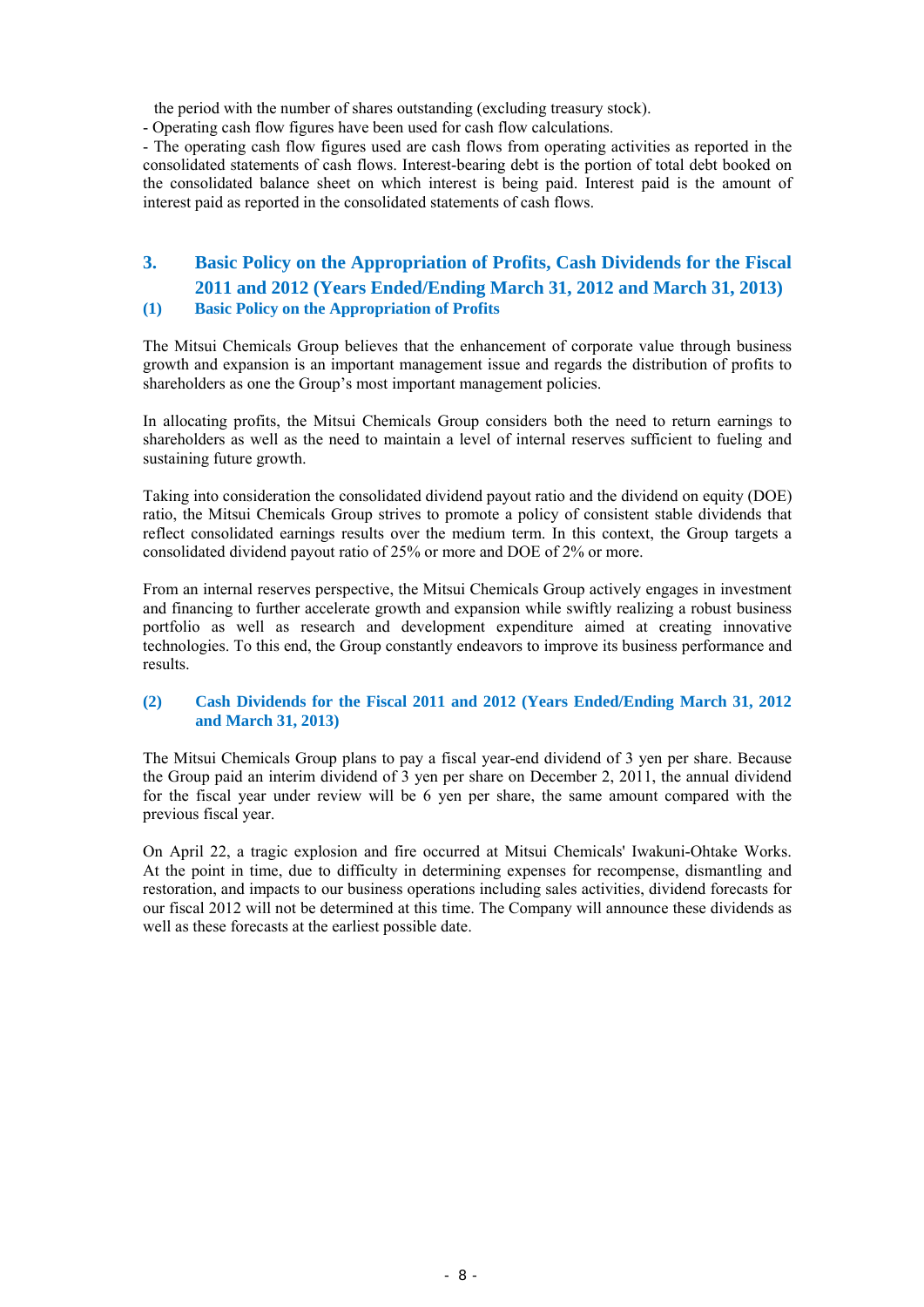# **II. Status of Business Group**

#### **Description of Business Activities**

The Mitsui Chemicals Group comprises Mitsui Chemicals, Inc., 83 subsidiaries, and 23 affiliates. The Group's main business activities are the manufacture and sale of petrochemicals, basic chemicals, polyurethane, functional polymeric materials, fabricated products, and functional chemicals. In addition, all Group companies conduct business activities and related services.

The numbers of Group consolidated subsidiaries and non-consolidated subsidiaries/affiliates accounted for by the equity method are 70 and 31, respectively, excluding 5 liquidated companies.

| Segment        | Major Products              | Major Subsidiaries and Affiliates                |
|----------------|-----------------------------|--------------------------------------------------|
| Petrochemicals | Ethylene, propylene,        | Osaka Petrochemical Industries, Ltd.; Prime      |
|                | polyethylene,               | Polymer Co., Ltd.; Mitsui Prime Advanced         |
|                | polypropylene               | Composites India Pvt. Ltd.; Keiyo Ethylene Co.,  |
|                |                             | Ltd., and 7 other companies                      |
|                |                             | Total: 11 companies                              |
| <b>Basic</b>   | bisphenol<br>Phenols,<br>A, | Chiba Phenol Company, Limited; Mitsui Phenols    |
| Chemicals      | purified terephthalic acid, | Singapore Pte Ltd.; Siam Mitsui PTA Co., Ltd.;   |
|                | PET resins, ethylene oxide  | Shanghai Sinopec Mitsui Chemicals, Co., Ltd.;    |
|                |                             | P.T. Amoco Mitsui PTA Indonesia; P.T. Petnesia   |
|                |                             | Resindo; Thai PET Resin Co., Ltd., and 4 other   |
|                |                             | companies                                        |
|                |                             | Total: 11 companies                              |
| Polyurethane   | Polyurethane materials,     | Kumho Mitsui Chemicals, Inc.,                    |
|                | coating materials, adhesive | and 13 other companies                           |
|                | materials, molding          |                                                  |
|                | materials                   | Total: 14 companies                              |
| Functional     | Elastomers, performance     | Mitsui Elastomers Singapore Pte Ltd., and 4      |
| Polymeric      | compounds, specialty        | other companies                                  |
| Materials      | polyolefin, engineering     |                                                  |
|                | plastics                    | Total: 5 companies                               |
| Fabricated     | Hygiene materials,          | Mitsui Chemicals Tohcello Inc.; Tianjin Mitsui   |
| Products       | semiconductor materials,    | Chemicals Nonwovens Co., Ltd.; Mitsui Hygiene    |
|                | energy materials, packaging | Materials Thailand Co., Ltd., and 13 other       |
|                | films                       | companies                                        |
|                |                             | Total: 16 companies                              |
| Functional     | Optical lens materials,     | Mitsui Chemicals Agro, Inc.; Shimonoseki Mitsui  |
| Chemicals      | healthcare materials,       | Chemicals, Inc.; Honshu Chemical Industry, Ltd., |
|                | specialty gas, chemical     | and 26 other companies                           |
|                | products, catalysts,        |                                                  |
|                | agrochemical products       | Total: 29 companies                              |
| Others         | Other related businesses    | Mitsui Chemicals America, Inc.; Du Pont-Mitsui   |
|                |                             | Fluorochemicals Co., Ltd.; Du Pont-Mitsui        |
|                |                             | Polychemicals Co., Ltd., and 12 other companies  |
|                |                             | Total: 15 companies                              |
|                |                             |                                                  |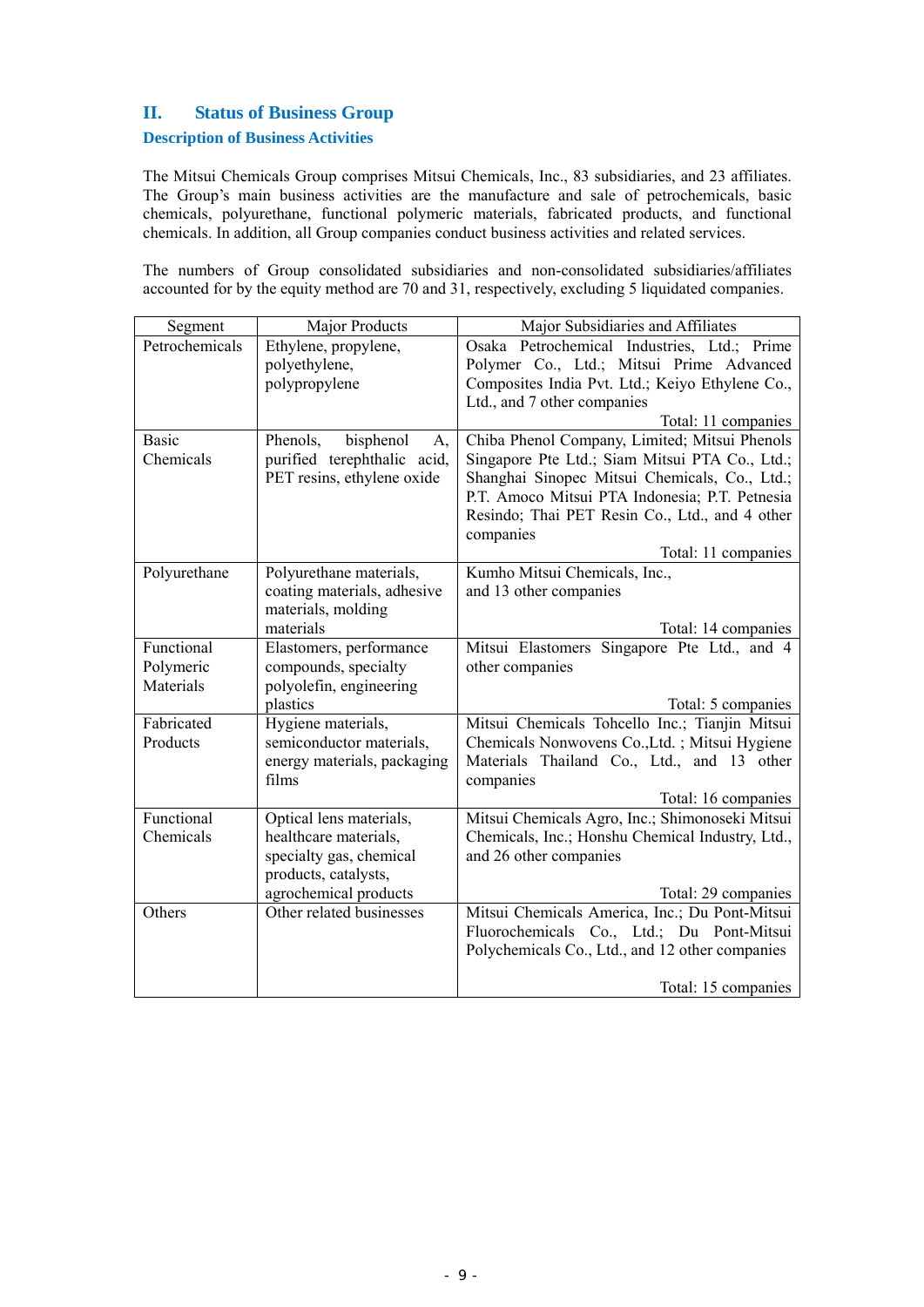# Ⅲ. Consolidated Financials Statements

**1 Consolidated Balance Sheets (Summary)**

|                                                               | <b>Millions of Yen</b>   |                          |
|---------------------------------------------------------------|--------------------------|--------------------------|
|                                                               | At the end of March 2012 | At the end of March 2011 |
| <b>Assets</b>                                                 |                          |                          |
| <b>Current Assets</b>                                         | 661,311                  | 665,976                  |
| <b>Fixed Assets</b>                                           | 594,992                  | 629,651                  |
| <b>Total assets</b>                                           | 1,256,303                | 1,295,627                |
|                                                               |                          |                          |
| <b>Liabilities</b>                                            |                          |                          |
| <b>Current Liabilities</b>                                    | 451,507                  | 442,298                  |
| <b>Long-Term Liabilities</b>                                  | 389,025                  | 422,228                  |
| <b>Total Liabilities</b>                                      | 840,532                  | 864,526                  |
|                                                               |                          |                          |
| <b>Net Assets</b>                                             |                          |                          |
| <b>Shareholders' Equity</b>                                   |                          |                          |
| <b>Capital stock</b>                                          | 125,053                  | 125,053                  |
| <b>Capital surplus</b>                                        | 91,065                   | 91,065                   |
| <b>Retained earnings</b>                                      | 194,648                  | 201,692                  |
| Treasury stock, at cost                                       | (14,268)                 | (14,254)                 |
| <b>Total Shareholders' Equity</b>                             | 396,498                  | 403,556                  |
| <b>Accumulated Other Comprehensive Income(Loss)</b>           |                          |                          |
| Valuation difference on available-for-sale securities         | 8,179                    | 11,490                   |
| Deferred gains or losses on hedges                            | (81)                     | 120                      |
| Foreign currency translation adjustment                       | (37,160)                 | (31, 426)                |
| <b>Total Accumulated Other Comprehensive Income</b><br>(Loss) | (29,062)                 | (19, 816)                |
| <b>Minority interests</b>                                     | 48,335                   | 47,361                   |
| <b>Total Net Assets</b>                                       | 415,771                  | 431,101                  |
| <b>Total Liabilities and Net Assets</b>                       | 1,256,303                | 1,295,627                |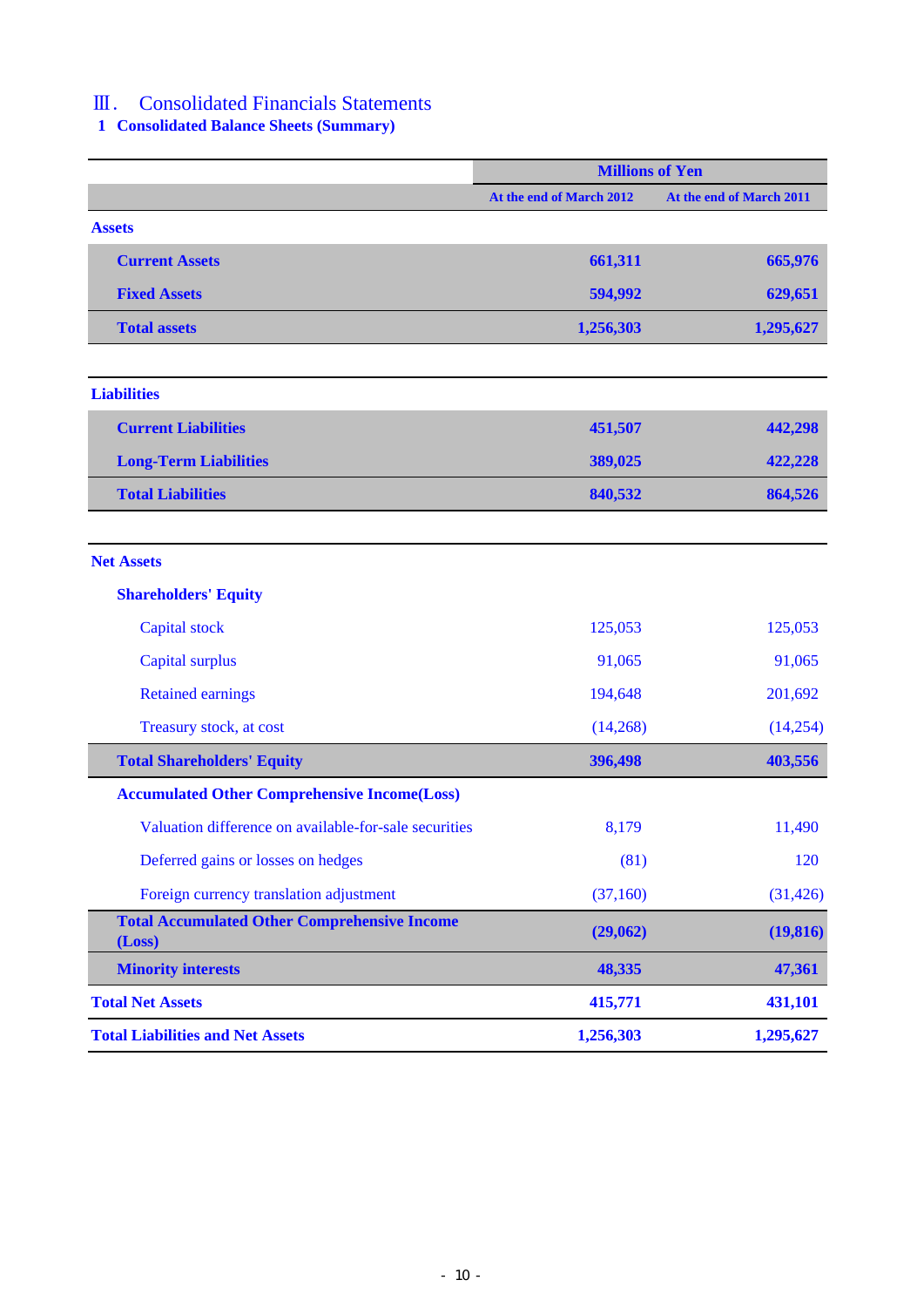## **2 Consolidated Income statements and Consolidated Comprehensive income Statements**

**(Consolidated Income Statements)**

|                                                                                               | <b>Million of yen</b>                                      |                                                            |
|-----------------------------------------------------------------------------------------------|------------------------------------------------------------|------------------------------------------------------------|
|                                                                                               | <b>FY2011</b><br><b>April 1, 2011</b><br>to March 31, 2012 | <b>FY2010</b><br><b>April 1, 2010</b><br>to March 31, 2011 |
| <b>Net sales</b>                                                                              | 1,454,024                                                  | 1,391,713                                                  |
| Cost of sales                                                                                 | 1,261,201                                                  | 1,174,178                                                  |
| <b>Gross profit</b>                                                                           | 192,823                                                    | 217,535                                                    |
| Selling, general and administrative expenses                                                  | 171,259                                                    | 176,987                                                    |
| <b>Operating Income</b>                                                                       | 21,564                                                     | 40,548                                                     |
| <b>Non-operating Income and Expenses</b>                                                      |                                                            |                                                            |
| <b>Non-operating Income</b>                                                                   |                                                            |                                                            |
| Interest income                                                                               | 273                                                        | 213                                                        |
| Dividends income                                                                              | 3,068                                                      | 2,008                                                      |
| Amortization of negative goodwill                                                             | 683                                                        | 1,238                                                      |
| Equity in earnings of affiliates                                                              | 5,541                                                      | 7,304                                                      |
| Other                                                                                         | 5,559                                                      | 4,866                                                      |
| <b>Total Non-operating Income</b>                                                             | 15,124                                                     | 15,629                                                     |
| <b>Non-operating expenses</b>                                                                 |                                                            |                                                            |
| <b>Interest expenses</b>                                                                      | 7,061                                                      | 7,621                                                      |
| Loss on suspension of operations                                                              | 1,002                                                      | 2,158                                                      |
| <b>Foreign exchange Losses</b>                                                                | 1,150                                                      | 2,977                                                      |
| Other                                                                                         | 4,591                                                      | 4,570                                                      |
| <b>Total Non-operating expenses</b>                                                           | 13,804                                                     | 17,326                                                     |
| <b>Ordinary Income</b>                                                                        | 22,884                                                     | 38,851                                                     |
| <b>Extraordinary Income and Loss</b>                                                          |                                                            |                                                            |
| <b>Extraordinary Income</b>                                                                   |                                                            |                                                            |
| Gain on sales of noncurrent assets                                                            | 2,374                                                      | 673                                                        |
| Gain on sales of investment securities                                                        | 19                                                         | 58                                                         |
| Gain on transfer of business                                                                  | 543                                                        |                                                            |
| Reversal of provision for retirement benefits                                                 |                                                            | 14,618                                                     |
| Gain on contribution of securities to retirement benefit trust                                | 7,376                                                      |                                                            |
| Reversal of provision for environmental measures                                              | 2,194                                                      |                                                            |
| <b>Total Extraordinary Income</b>                                                             | 12,506                                                     | 15,349                                                     |
| <b>Extraordinary Loss</b>                                                                     |                                                            |                                                            |
| Loss on disposal of noncurrent assets                                                         | 2,950                                                      | 2,863                                                      |
| Loss on sales of noncurrent assets                                                            | 68                                                         | 152                                                        |
| <b>Impairment Loss</b>                                                                        | 12,906                                                     | 2,248                                                      |
| Loss on restructuring of subsidiaries and affiliates                                          | 674                                                        | 974                                                        |
| Loss on valuation of investment securities                                                    | 1,053                                                      | 670                                                        |
| Loss on disaster                                                                              | 1,386                                                      | 1,365                                                      |
| Loss on adjustment for changes of accounting standard for asset                               |                                                            | 970                                                        |
| retirement obligations                                                                        |                                                            |                                                            |
| <b>Total Extraordinary Losses</b>                                                             | 19,037                                                     | 9,242                                                      |
| <b>Net Income before Income Taxes and Minority Interests</b><br><b>Income Taxes – Current</b> | 16,353                                                     | 44,958                                                     |
|                                                                                               | 9,703                                                      | 10,419                                                     |
| <b>Income Taxes-Differed</b>                                                                  | (916)                                                      | 626                                                        |
| <b>Total Income Taxes</b>                                                                     | 8,787                                                      | 11,045                                                     |
| <b>Income before Minority Interests</b><br><b>Minority Interests in Income</b>                | 7,566<br>8,573                                             | 33,913<br>9,059                                            |
| <b>Net Income (Loss)</b>                                                                      | (1,007)                                                    | 24,854                                                     |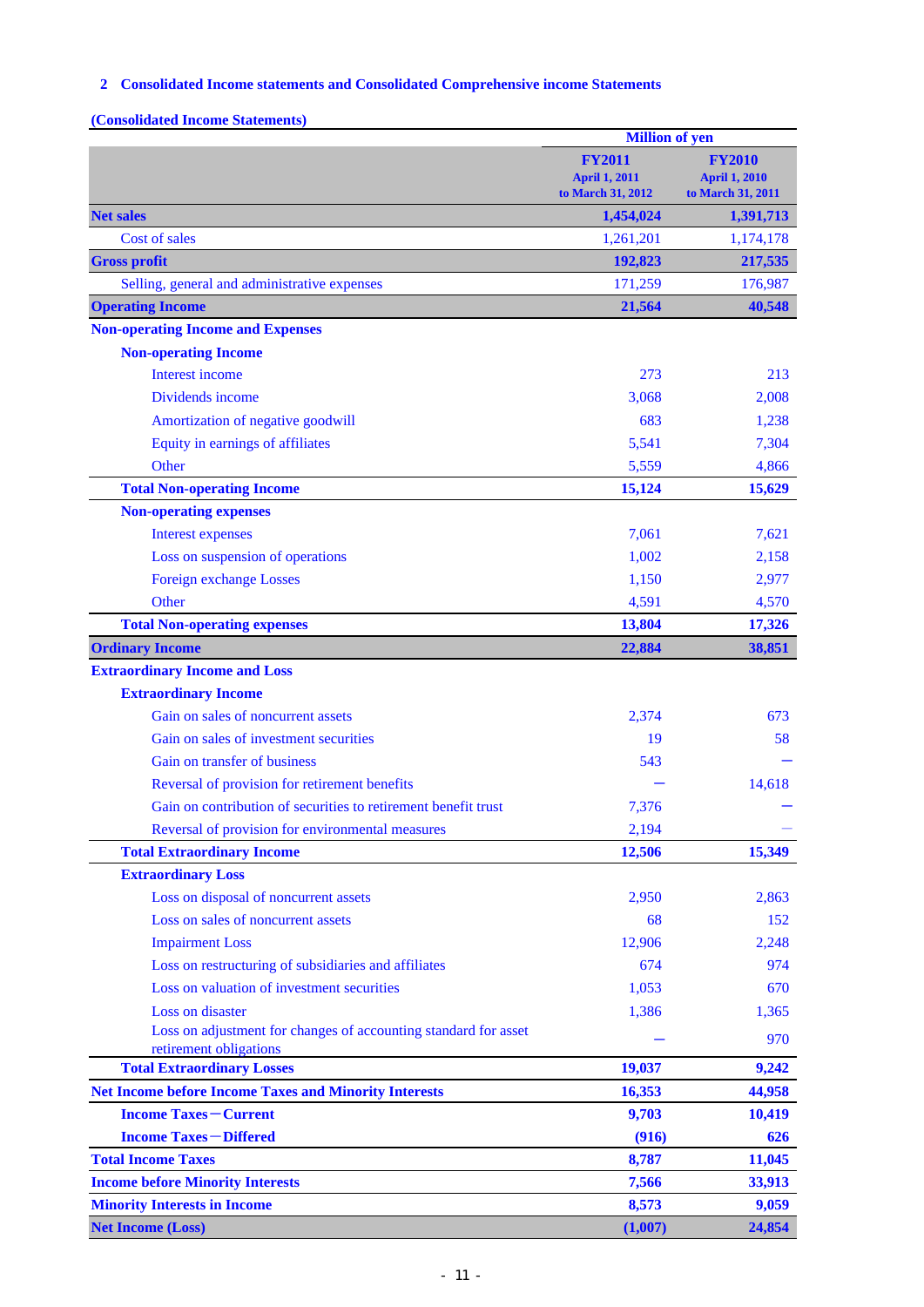# **(Consolidated Comprehensive income Statements)**

|                                                                                        | <b>Million of yen</b>                                      |                                                            |
|----------------------------------------------------------------------------------------|------------------------------------------------------------|------------------------------------------------------------|
|                                                                                        | <b>FY2011</b><br><b>April 1, 2011</b><br>to March 31, 2012 | <b>FY2010</b><br><b>April 1, 2010</b><br>to March 31, 2011 |
| <b>Income before Minority Interests</b>                                                | 7,566                                                      | 33,913                                                     |
| <b>Other Comprehensive Income (Loss)</b>                                               |                                                            |                                                            |
| Valuation difference on available-for-sale securities                                  | (3,218)                                                    | (1,754)                                                    |
| Deferred gains or losses on hedges                                                     | (254)                                                      | 181                                                        |
| Foreign currency translation adjustment                                                | (6,864)                                                    | (10,508)                                                   |
| Share of other comprehensive income of associates accounted for<br>using equity method | (961)                                                      | (1,549)                                                    |
| <b>Total other comprehensive income (loss)</b>                                         | (11,297)                                                   | (13, 630)                                                  |
| <b>Comprehensive income (loss)</b>                                                     | (3,731)                                                    | 20,283                                                     |
| Comprehensive income attributable to                                                   |                                                            |                                                            |
| Comprehensive income attributable to owners of the parent                              | (10,253)                                                   | 12,505                                                     |
| Comprehensive income attributable to minority interests                                | 6,522                                                      | 7,778                                                      |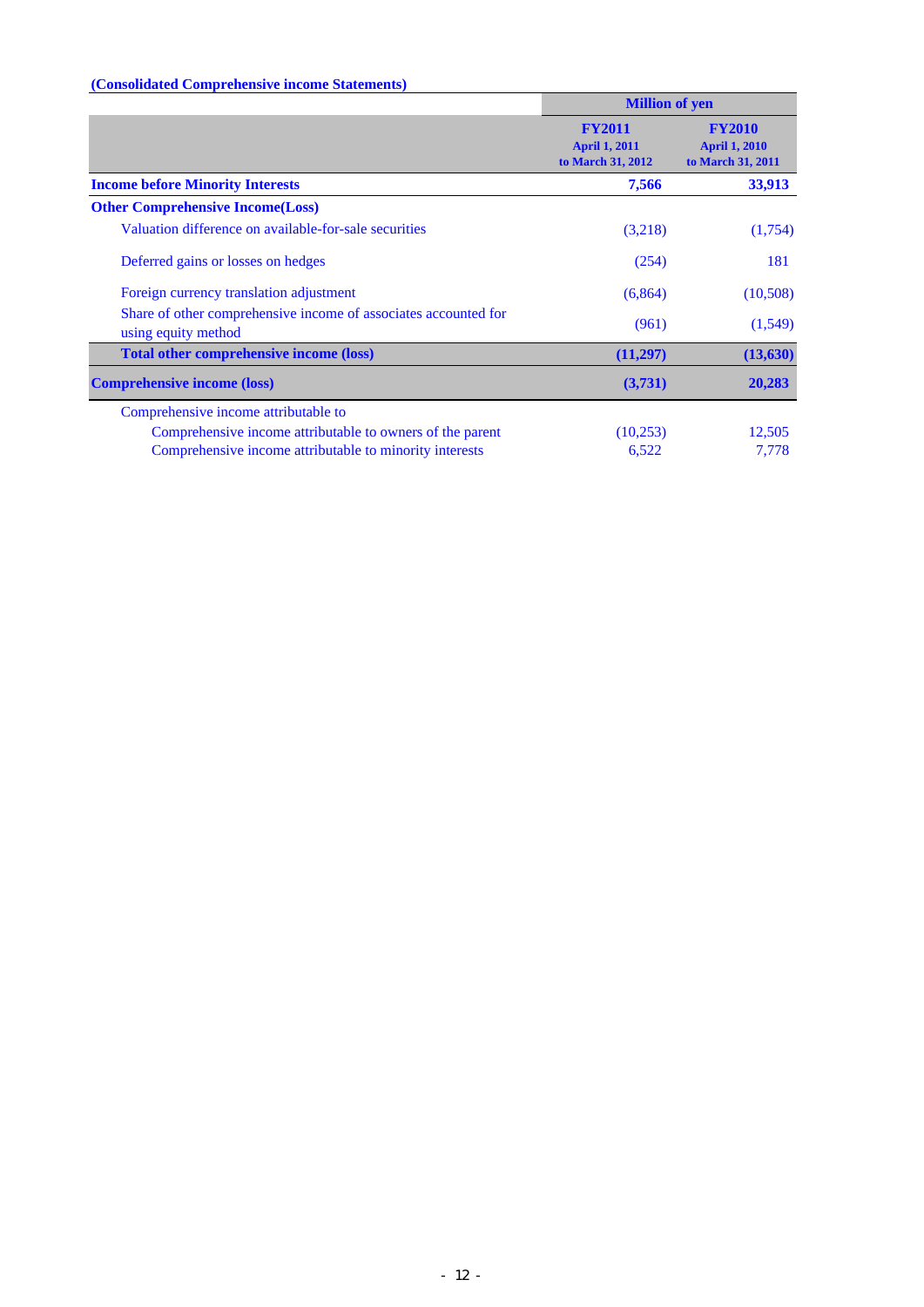# **3 Consolidated statements of cash flows (Summary)**

|              |                                                                                                     | <b>Million of yen</b>                                      |                                                            |
|--------------|-----------------------------------------------------------------------------------------------------|------------------------------------------------------------|------------------------------------------------------------|
|              |                                                                                                     | <b>FY2011</b><br><b>April 1, 2011</b><br>to March 31, 2012 | <b>FY2010</b><br><b>April 1, 2010</b><br>to March 31, 2011 |
|              | Net cash provided by (used in) operating activities                                                 | 43,302                                                     | 73,196                                                     |
| П            | Net cash provided by (used in) investing activities                                                 | (42, 452)                                                  | (43,204)                                                   |
| Ш            | Net cash provided by (used in) financing activities                                                 | (26, 693)                                                  | (20, 055)                                                  |
| $\mathbf{I}$ | Effect of exchange rate change on cash and cash equivalents                                         | (697)                                                      | (1,744)                                                    |
| v            | Net increase (decrease) in cash and cash equivalents                                                | (26, 540)                                                  | 8,193                                                      |
| <b>VI</b>    | Cash and cash equivalents at beginning of period                                                    | 81,119                                                     | 72,962                                                     |
| $\Psi$       | Increase (decrease) in cash and cash equivalents resulting from<br>change of scope of consolidation | (15)                                                       | (36)                                                       |
| VШ           | Cash and cash equivalents at end of period                                                          | 54,564                                                     | 81,119                                                     |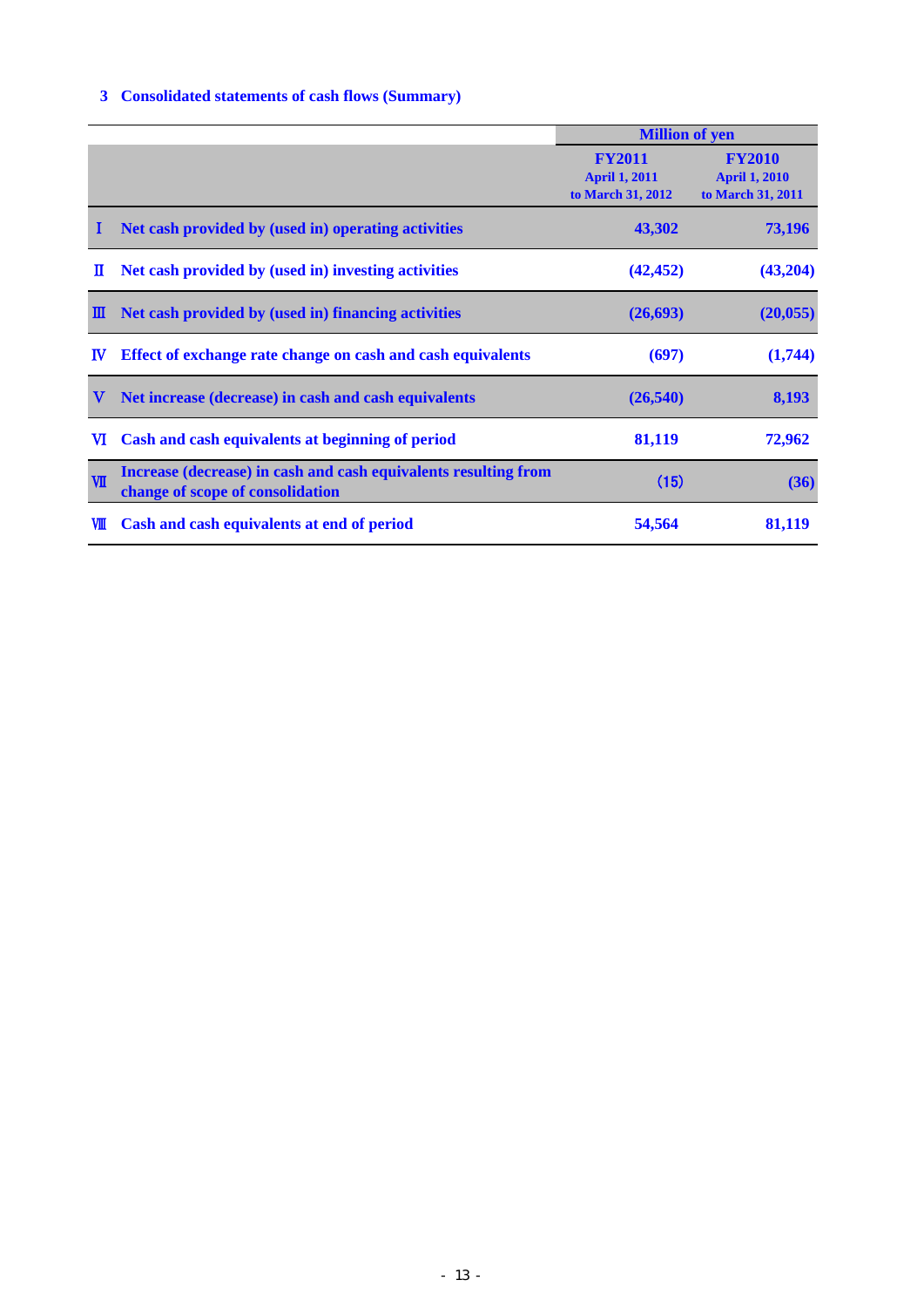# **4. Segment Information**

#### (1) Overview of Reportable Segments

The reportable segments of Mitsui Chemicals comprise those entities for which obtaining separate financial reports is possible and that are subject to regular review by the Board of Directors, which decides upon the distribution of management resources to said segments.

Mitsui Chemicals positions segments distinguished by their products and services within its headquarters. Each segment proposes comprehensive domestic and overseas strategies in addition to pursuing business expansion in its respective product and service area. The six reportable segments (distinguished by products and services) that therefore comprise Mitsui Chemicals operations are: Petrochemicals, Basic Chemicals, Polyurethane, Functional Polymeric Materials, Fabricated Products, and Functional Chemicals.

|                            | Segment                               | <b>Major Products</b>                                                                           |  |  |
|----------------------------|---------------------------------------|-------------------------------------------------------------------------------------------------|--|--|
| <b>Reportable Segments</b> | Petrochemicals                        | Ethylene, propylene, polyethylene, polypropylene                                                |  |  |
|                            | <b>Basic Chemicals</b>                | Phenols, bisphenol-A, PTA, PET, ethylene oxide                                                  |  |  |
|                            | Polyurethane                          | Polyurethane materials, coating materials, adhesive                                             |  |  |
|                            |                                       | materials, and molding materials                                                                |  |  |
|                            | <b>Functional Polymeric Materials</b> | Elastomers, performance compounds, specialty polyolefin                                         |  |  |
|                            | <b>Fabricated Products</b>            | Hygiene materials, semiconductor materials, energy<br>materials, packaging films                |  |  |
|                            | <b>Functional Chemicals</b>           | Healthcare materials, chemical products, specialty gas,<br>catalysts, and agrochemical products |  |  |
| Others                     | Others                                | Other related businesses, etc.                                                                  |  |  |

- (2) Methods to Determine Net Sales, Income or Loss, Assets, and Other Items by Reportable Business Segment Profit by reportable business segment is stated on an operating income basis. Intersegment net sales and transfers are based on the values of transactions undertaken between third parties.
- (3) Information concerning net sales, income or loss, assets, and other items for each reportable segment

The previous fiscal year (April 1, 2010 – March 31, 2011) (Millions of yen)

| THE previous fiscal year (April 1, 2010 – March 91, 2011) |                    |                           |                   |                                      |          |                                    |           |                           | (1)       |
|-----------------------------------------------------------|--------------------|---------------------------|-------------------|--------------------------------------|----------|------------------------------------|-----------|---------------------------|-----------|
|                                                           |                    | <b>Reportable Segment</b> |                   |                                      |          |                                    |           |                           |           |
|                                                           | Petro<br>chemicals | <b>Basic</b><br>Chemicals | Polyure-<br>thane | Functional<br>Polymeric<br>Materials | Products | Fabricated Functional<br>Chemicals | Total     | <b>Others</b><br>(Note 1) | Sum total |
| Net sales                                                 |                    |                           |                   |                                      |          |                                    |           |                           |           |
| 1) To external customers                                  | 433,953            | 435,718                   | 144,800           | 106,226                              | 132,015  | 119,769                            | 1,372,481 | 19,232                    | 1,391,713 |
| Internal sales among<br>2) segments and<br>transfers      | 128,709            | 27,544                    | 4,250             | 15,268                               | 286      | 5,740                              | 181,797   | 52,128                    | 233,925   |
| Total                                                     | 562,662            | 463,262                   | 149,050           | 121,494                              | 132,301  | 125,509                            | 1,554,278 | 71,360                    | 1,625,638 |
| Segment income (loss)                                     | 12,795             | 20,409                    | (8,955)           | 7,236                                | 1,431    | 10,028                             | 42,944    | 148                       | 43,092    |
| Segment assets                                            | 342,617            | 230,293                   | 130,368           | 110,421                              | 139,843  | 184,177                            | 1,137,719 | 51,463                    | 1,189,182 |
| Other items                                               |                    |                           |                   |                                      |          |                                    |           |                           |           |
| Depreciation and<br>amortization (Note 2)                 | 12,775             | 12,473                    | 8,521             | 9,566                                | 8,956    | 8,404                              | 60,695    | 4,185                     | 64,880    |
| Amortization of<br>goodwill                               |                    | 36                        | 2,166             | 25                                   |          | 1,395                              | 3,622     | 11                        | 3,633     |
| Amount invested in<br>equity method affiliate             | 1,999              | 10,622                    | 5,090             | 93                                   | 3,407    | 6,468                              | 27,679    | 13,822                    | 41,501    |
| Capital expenditures<br>(Note 2)                          | 15,099             | 4,023                     | 6,049             | 3,821                                | 9,026    | 4,418                              | 42,436    | 2,656                     | 45,092    |

Notes: 1. The "Other Business " category incorporates operations not included in reportable segments.

2. Depreciation and amortization, and capital expenditures include amortization costs and expenditures under longterm prepaid expenses.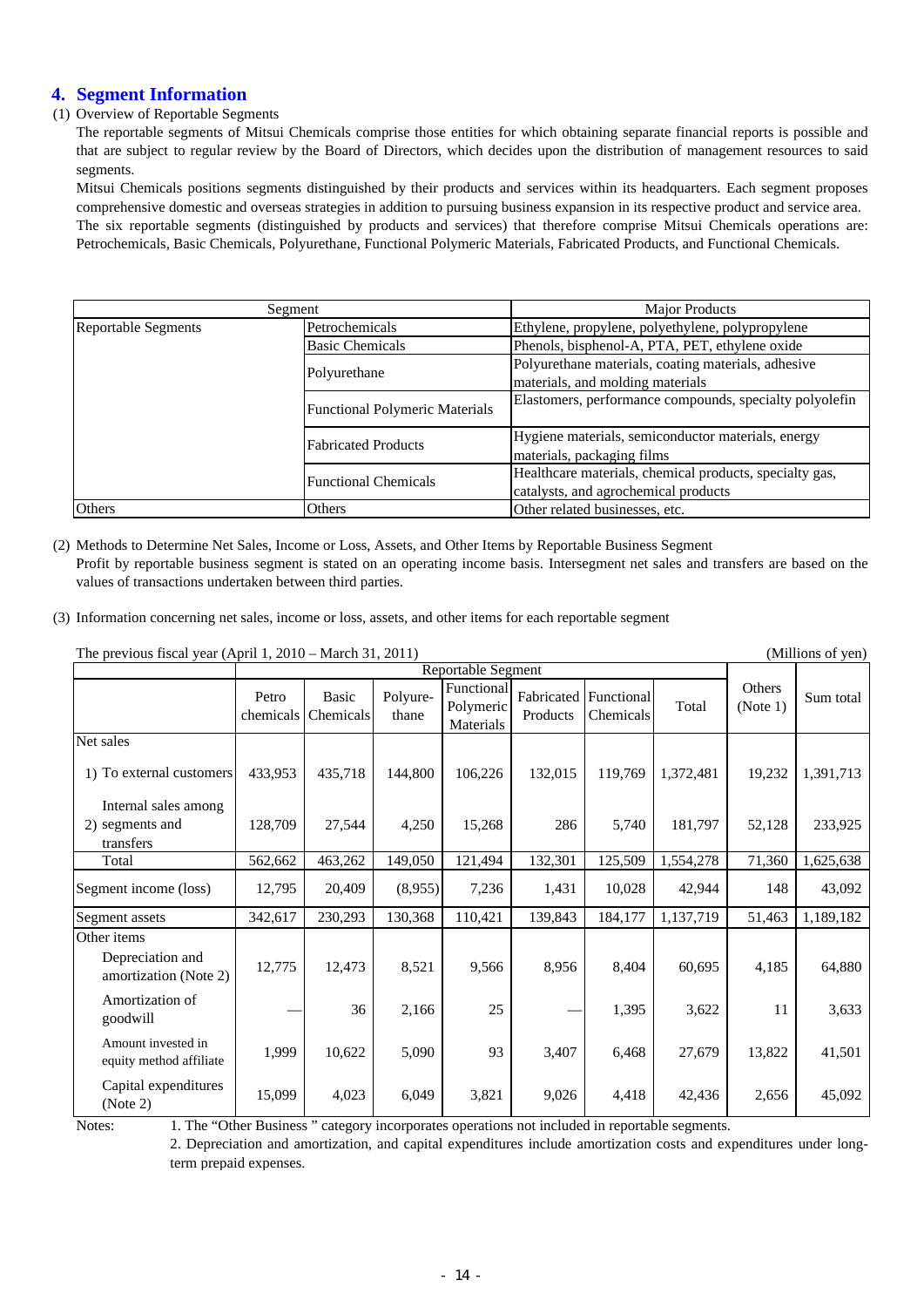| The fiscal year under review (April 1, 2011 – March 31, 2012) |         |                              |                   |                                      |                                   |                  |           |                    | (Millions of yen) |
|---------------------------------------------------------------|---------|------------------------------|-------------------|--------------------------------------|-----------------------------------|------------------|-----------|--------------------|-------------------|
|                                                               |         |                              |                   | Reportable Segment                   |                                   |                  |           |                    |                   |
|                                                               | Petro   | Basic<br>chemicals Chemicals | Polyure-<br>thane | Functional<br>Polymeric<br>Materials | Fabricated Functional<br>Products | <b>Chemicals</b> | Total     | Others<br>(Note 1) | Sum total         |
| Net sales<br>1) To external customers<br>Internal sales among | 459.392 | 472,899                      | 132.183           | 114.847                              | 134,031                           | 122,829          | 1,436,181 | 17.843             | 1.454.024         |

2) segments and  $\begin{bmatrix} 137,791 \\ 27,273 \end{bmatrix}$  4,680  $\begin{bmatrix} 14,664 \\ 14664 \end{bmatrix}$  121 6,203 190,732 59,506 250,238

Total 597,183 500,172 136,863 129,511 134,152 129,032 1,626,913 77,349 1,704,262 Segment income (loss) 9,313 8,859 (14,374) 8,978 305 10,359 23,440 (396) 23,044 Segment assets 336,630 214,894 116,085 117,872 142,722 187,009 1,115,212 47,527 1,162,739

13,861 11,747 6,711 8,221 8,900 7,484 56,924 4,142 61,066  $23$   $1,651$   $1,674$   $9$   $1,683$ 2,000 13,684 4,876 341 4,208 7,179 32,288 14,346 46,634 8,919 6,550 4,849 4,060 9,115 7,507 41,000 3,814 44,814 Amount invested in equity method affiliate Capital expenditures (Note 2) Depreciation and amortization (Note 2) Amortization of goodwill

Other items

transfers

Notes: 1. The "Other Business" category incorporates operations not included in reportable segments.

2. Depreciation and amortization, and capital expenditures include amortization costs and expenditures under longterm prepaid expenses.

(4) Reconciliation of Differences between Total Amounts of Reportable Segments and Amounts Appearing in the Consolidated Financial Statements (adjustment of difference)

|                                                      |           | (Millions of yen) |
|------------------------------------------------------|-----------|-------------------|
| Net Sales                                            | FY 2010   | FY 2011           |
| Total reportable segment sales                       | 1,554,278 | 1,626,913         |
| Net sales classified under "Others"                  | 71,360    | 77.349            |
| Elimination of intersegment transactions             | (233,925) | (250, 238)        |
| Net sales recorded in Consolidated Income Statements | 1,391,713 | 1.454.024         |

|                                                                                             |         | (Millions of yen) |
|---------------------------------------------------------------------------------------------|---------|-------------------|
| Income                                                                                      | FY 2010 | FY 2011           |
| Total reportable segment income                                                             | 42,944  | 23,440            |
| Income classified under "Others"                                                            | 148     | (396)             |
| Elimination of intersegment transactions                                                    | 247     | 220               |
| Corporate expenses (note)                                                                   | (2,791) | (1,700)           |
| Operating income (loss) recorded in Consolidated Income Statements                          | 40.548  | 21,564            |
| $\alpha$ , the contract of $\alpha$ in $\alpha$ is the contract of $\alpha$<br>$\mathbf{M}$ |         |                   |

Note: Corporate expenses mainly comprise general & administrative expenses not usually attributed to segments.

|                                                |                             | (Millions of yen) |
|------------------------------------------------|-----------------------------|-------------------|
| Assets                                         | FY 2010                     | FY 2011           |
| Total reportable segment assets                | 1,137,719                   | 1,115,212         |
| Assets classified under "Others"               | 51,463                      | 47,527            |
| Elimination of intersegment transactions       | (77, 531)                   | (64,710)          |
| Corporate assets (note)                        | 183,976                     | 158,274           |
| Assets recorded in Consolidated Balance Sheets | 1,295,627                   | 1,256,303         |
| .                                              | $\sim$ $\sim$ $\sim$ $\sim$ |                   |

Note: Corporate assets are mainly attributed to the Company's surplus management funds (cash and savings), long-term investment funds (investment securities), deferred tax assets and administrative departments.

 $\alpha$  cons  $\alpha$ 

|                                               |             |                     |        |             |             |                    |             | (Millions of yen)      |  |
|-----------------------------------------------|-------------|---------------------|--------|-------------|-------------|--------------------|-------------|------------------------|--|
| Other items                                   |             | Reportable segments |        | Others      |             | Adjustment amounts |             | Amounts from           |  |
|                                               |             |                     |        |             |             |                    |             | consolidated financial |  |
|                                               | <b>FY10</b> | <b>FY11</b>         | FY10   | <b>FY11</b> | <b>FY10</b> | <b>FY11</b>        | <b>FY10</b> | FY11                   |  |
| Depreciation and amortization                 | 60,695      | 56.924              | 4,185  | 4,142       | 724         |                    | 65.604      | 61,066                 |  |
| Amortization of goodwill                      | 3,622       | 1,674               |        |             |             | __                 | 3,633       | 1,683                  |  |
| Amount invested in equity method<br>affiliate | 27.679      | 32.288              | 13.822 | 14,346      |             |                    | 41.501      | 46,634                 |  |
| Capital expenditures                          | 42.436      | 41,000              | 2,656  | 3,814       | 45          |                    | 45,137      | 44,814                 |  |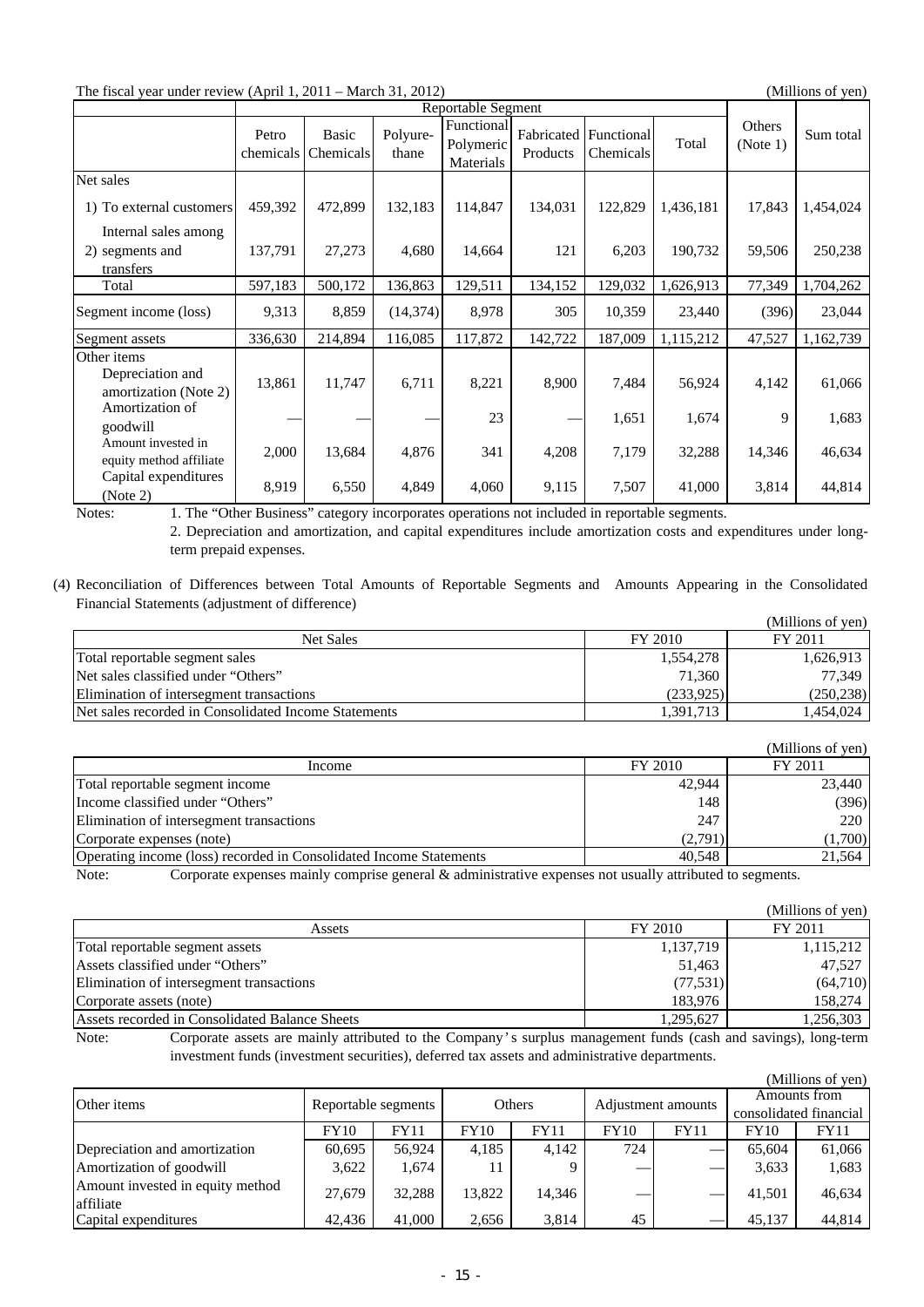#### **Related Information**

Information by Region

The previous consolidated fiscal year (April 1, 2010 – March 31, 2011)

| a. | Net Sales |         |         |         |        |         | (Millions of yen) |
|----|-----------|---------|---------|---------|--------|---------|-------------------|
|    | Japan     | China   | Asia    | America | Europe | Other   | Total             |
|    |           |         |         |         |        | regions |                   |
|    | 806.175   | 200,466 | 261.706 | 68.865  | 44.523 | 9.978   | 1,391,713         |

Notes: 1. Net sales are classified by country and region based on customer location.

2. Major countries and regions located in areas outside of Japan and China are as follows:

(1) Asia: Taiwan, South Korea, Thailand, Malaysia, Singapore, India

- (2) America: The United States, Mexico
- (3) Europe: Germany, France
- (4) Other regions: Oceania, Africa
- b. Tangible Assets

|         |        | (Millions of yen) |         |  |  |  |  |
|---------|--------|-------------------|---------|--|--|--|--|
| Japan   | Asia   | Other             | Total   |  |  |  |  |
|         |        | regions           |         |  |  |  |  |
| 388,836 | 72,620 | 6.279             | 467.735 |  |  |  |  |

Note: Major countries and regions located in areas outside of Japan are as follows:

(1) Asia: China, Taiwan, South Korea, Thailand, Malaysia, Singapore, India

(2) Other regions: North America, Europe

The consolidated fiscal year under review (April 1, 2011 – March 31, 2012)

a. Net Sales

|         |         | (Millions of yen) |         |        |         |          |
|---------|---------|-------------------|---------|--------|---------|----------|
| Japan   | China   | Asia              | America | Europe | Other   | Total    |
|         |         |                   |         |        | regions |          |
| 847.742 | 203,025 | 273.411           | 77.327  | 43.219 | 9,300   | .454.024 |

Notes: 1. Net sales are classified by country and region based on customer location.

2. Major countries and regions located in areas outside of Japan and China are as follows:

- (1) Asia: Taiwan, South Korea, Thailand, Malaysia, Singapore, India
- (2) America: The United States, Mexico
- (3) Europe: Germany, France
- (4) Other regions: Oceania, Africa

#### b. Tangible Assets

|         |      |         | (Millions of yen) |
|---------|------|---------|-------------------|
| Japan   | Asia | Other   | Total             |
|         |      | regions |                   |
| 361.794 | 092  | 6.743   |                   |

Note: Major countries and regions located in areas outside of Japan are as follows:

(1) Asia: China, Taiwan, South Korea, Thailand, Malaysia, Singapore, India

(2) Other regions: North America, Europe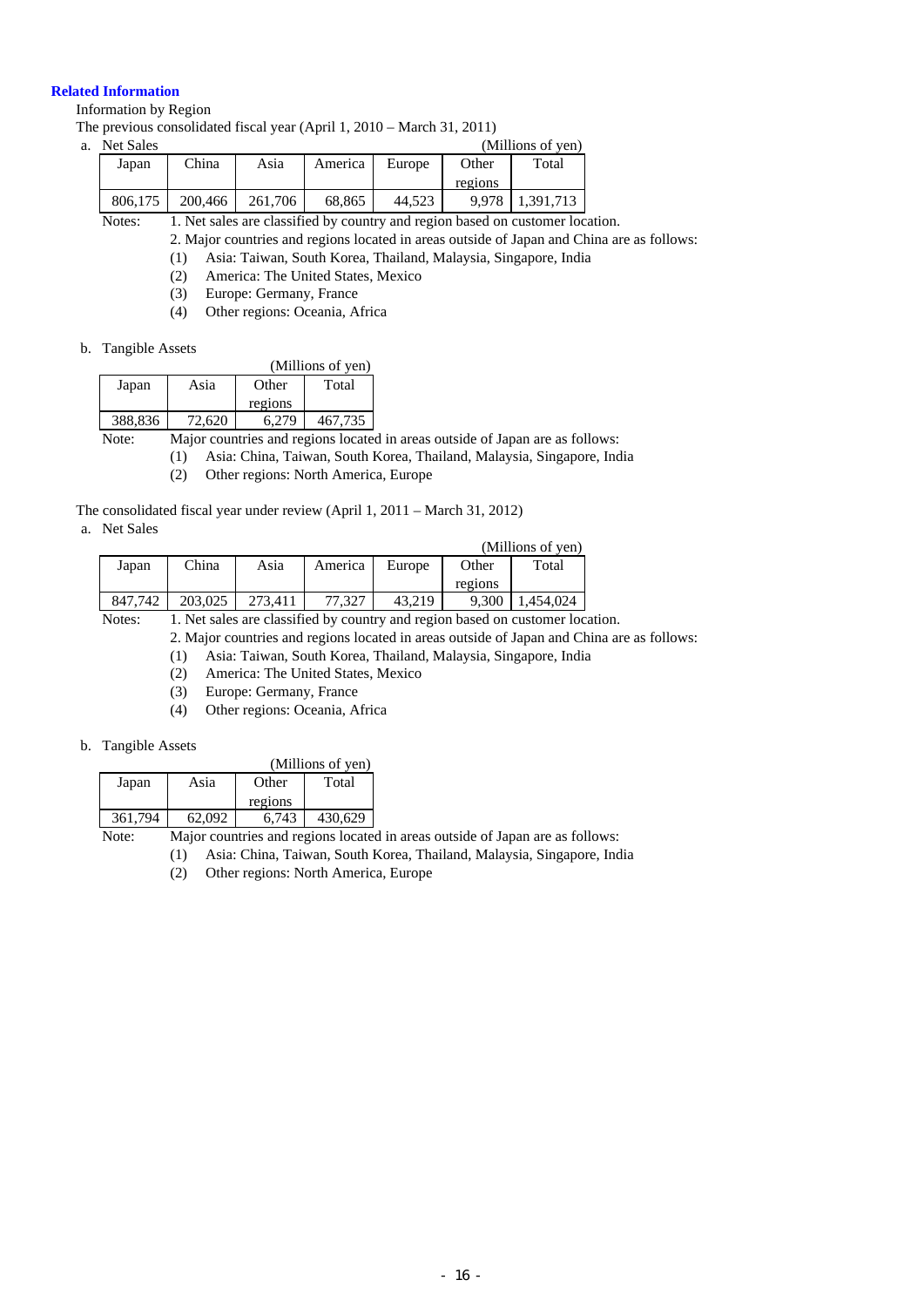#### **Information Concerning Impairment Loss of Fixed Assets by Reportable Segment**

The previous consolidated fiscal year (April 1, 2010 – March 31, 2011)

|                 |       |                                            |                                 |                                             |                                          |                  |               |                       | 1111110110011001110 |
|-----------------|-------|--------------------------------------------|---------------------------------|---------------------------------------------|------------------------------------------|------------------|---------------|-----------------------|---------------------|
|                 | Petro | Basic<br>chemicals Chemicals               | Polyure-<br>thane               | Functional<br><b>Polymeric</b><br>Materials | <b>Fabricated Functional</b><br>Products | <b>Chemicals</b> | <b>Others</b> | Corporate<br>Expenses | Total               |
| Impairment loss | 36    | .257<br>$\sim$ $\sim$ $\sim$ $\sim$ $\sim$ | nn.<br>$\overline{\phantom{a}}$ | 433                                         | 126                                      | 370              |               |                       | 2,248               |

The consolidated fiscal year under review (April 1, 2011 – March 31, 2012)

|                 | Petro | Basic<br>chemicals Chemicals | Polyure-<br>thane | Functional<br>Polymeric<br>Materials | <b>Fabricated Functional</b><br>Products | <b>Chemicals</b> | Others | Corporate<br>Expenses | Total  |
|-----------------|-------|------------------------------|-------------------|--------------------------------------|------------------------------------------|------------------|--------|-----------------------|--------|
| Impairment loss | 281   | 39                           | 12.456            | 29                                   | د -<br>ں ر                               | 48               |        |                       | 12,906 |

#### **Information Concerning the Amount of Amortization and Unamortized Balance of Goodwill by Reportable Segment**

The previous consolidated fiscal year (April 1, 2010 – March 31, 2011)

|                        |       |                              |                   |                                                    |                                          |                  |        |                       | (Millions of yen) |
|------------------------|-------|------------------------------|-------------------|----------------------------------------------------|------------------------------------------|------------------|--------|-----------------------|-------------------|
|                        | Petro | Basic<br>chemicals Chemicals | Polyure-<br>thane | Functional<br><b>Polymeric</b><br><b>Materials</b> | <b>Fabricated Functional</b><br>Products | <b>Chemicals</b> | Others | Corporate<br>Expenses | Total             |
| Amount of amortization |       | 36                           | 2.166             | 25                                                 |                                          | .395             |        |                       | 3,633             |
| Unamortized balance    |       |                              |                   | 23                                                 |                                          | 2,856            | 10     |                       | 2,889             |

The consolidated fiscal year under review (April 1, 2011 – March 31, 2012)

(Millions of yen)

(Millions of yen)

|                        | Petro | <b>Basic</b><br>chemicals Chemicals | Polyure-<br>thane | Functional<br><b>Polymeric</b><br>Materials | <b>Fabricated Functional</b><br>Products | <b>Chemicals</b> | Others | Corporate<br>Expenses | Total |
|------------------------|-------|-------------------------------------|-------------------|---------------------------------------------|------------------------------------------|------------------|--------|-----------------------|-------|
| Amount of amortization |       |                                     |                   | 23                                          |                                          | . 651            |        |                       | .683  |
| Unamortized balance    |       |                                     |                   |                                             |                                          | 2,702            |        |                       | 2,703 |

#### **Information Concerning the Amount of Amortization and Unamortized Balance of Negative Goodwill by Reportable Segment** The previous consolidated fiscal year (April 1, 2010 – March 31, 2011) (Millions of yen)

|                        |       |                              |                   |                                      |                              |                    |        |                              | етиниона от тент |
|------------------------|-------|------------------------------|-------------------|--------------------------------------|------------------------------|--------------------|--------|------------------------------|------------------|
|                        | Petro | Basic<br>chemicals Chemicals | Polyure-<br>thane | Functional<br>Polymeric<br>Materials | <b>Fabricated Functional</b> | Products Chemicals | Others | Corporate<br><b>Expenses</b> | Total            |
| Amount of amortization |       | ___                          | __                |                                      | 593                          | 645                |        |                              | . 238            |
| Unamortized balance    |       |                              |                   |                                      | 777<br>1,77                  | 287                |        |                              | 2,064            |

The consolidated fiscal year under review (April 1, 2011 – March 31, 2012)

|                        | Petro | Basic<br>chemicals Chemicals | Polyure-<br>thane | Functional<br>Polymeric<br><b>Materials</b> | Fabricated Functional<br>Products | <b>Chemicals</b> | Others | Corporate<br>Expenses | Total |
|------------------------|-------|------------------------------|-------------------|---------------------------------------------|-----------------------------------|------------------|--------|-----------------------|-------|
| Amount of amortization |       |                              |                   |                                             | 594                               | 89               |        |                       | 683   |
| Unamortized balance    |       |                              |                   |                                             | .184                              | 199              |        |                       | 1,383 |

(Millions of yen)

(Millions of yen)